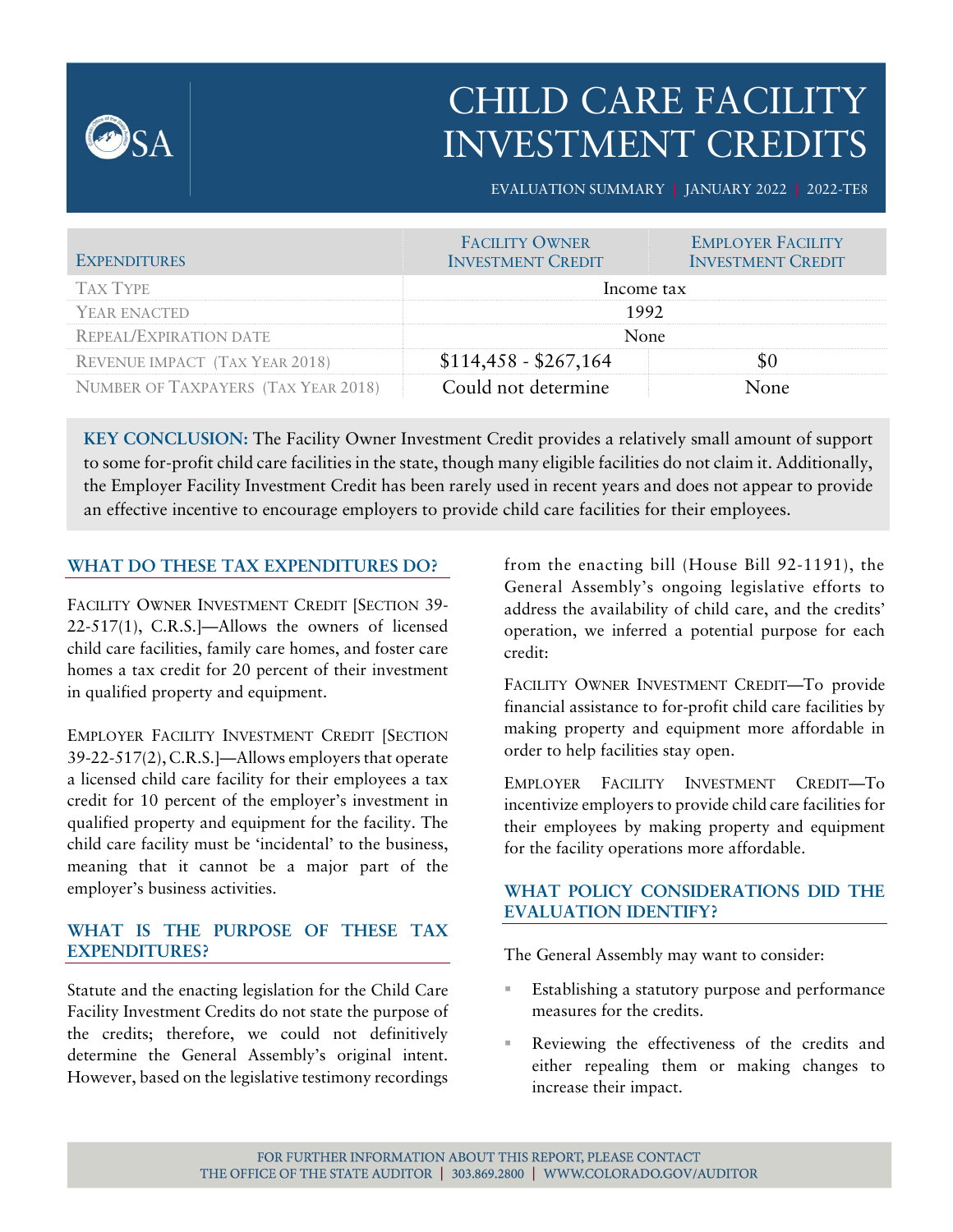# CHILD CARE FACILITY INVESTMENT CREDITS EVALUATION RESULTS

### WHAT ARE THE TAX EXPENDITURES?

The Child Care Facility Investment Tax Credits provide taxpayers with income tax credits for investments in tangible personal property and equipment for the operation of a child care center [Section 39-22-517, C.R.S.]. There are two credits available:

FACILITY OWNER INVESTMENT CREDIT [SECTION 39-22-517(1), C.R.S.]—Allows the owners of licensed child care facilities, family care homes, and foster care homes a tax credit for 20 percent of their investment in qualified property and equipment.

EMPLOYER FACILITY INVESTMENT CREDIT [SECTION 39-22-517(2), C.R.S.]—Allows employers that operate a licensed child care facility for their employees a tax credit for 10 percent of the employer's investment in qualified property and equipment for the child care facility. The child care facility must be 'incidental' to the business, meaning that it cannot be a major part of the employer's business activities.

Qualified investments for both credits include purchases of items that are depreciable and have a useful life of more than 1 year (e.g., crib mattresses, stoves, vehicles, and playground equipment). Operating expenses (e.g., rent, utilities, and property taxes), purchases of real estate, and single use products (e.g., paper products, diapers, food, and office supplies) are not eligible.

If the amount of either credit exceeds the taxpayer's income tax liability in any year, the taxpayer cannot claim a refund for the excess amount, but they can carry the unused amount forward for up to 3 years [Section 39-22-517(3), C.R.S.]. Individual taxpayers claim the credits on the 2020 Individual Credit Schedule (Form DR 0104CR), lines 21 and 22,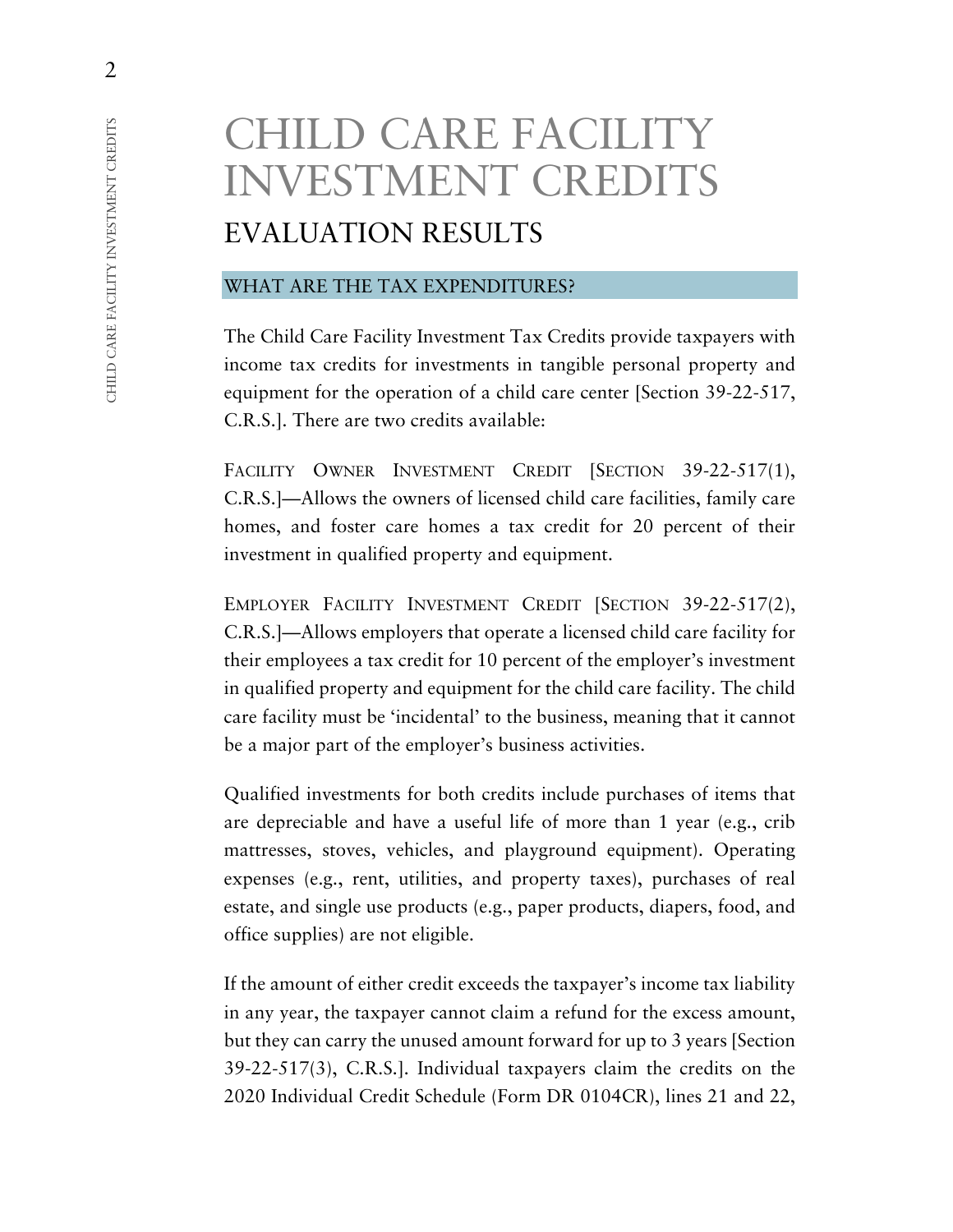and corporations claim the credits on the 2020 Credit Schedule for Corporations (Form DR 0112CR), lines 11 and 12. As part of the claim, taxpayers are required to submit their facility license number and a list of the qualified property and equipment they bought.

Both of the Child Care Facility Investment Credits were originally established in 1992 through House Bill 92-1191 and have not been modified substantially since.

## WHO ARE THE INTENDED BENEFICIARIES OF THE TAX EXPENDITURES?

Statute does not state the intended beneficiaries of the credits. Based on our review of legislative testimony recordings from the credits' enacting legislation (House Bill 92-1191), the credits' operation, as well as a review of research on the child care industry in Colorado (e.g., typical expenses, profit margins, types of operators, etc.), we inferred that each credit has its own intended direct beneficiaries, but that the two credits have similar indirect beneficiaries.

The Facility Owner Investment Credit directly benefits for-profit child care facilities that buy qualified equipment and property. Department of Human Services (Human Services) data indicate that about 1,200 of the State's 5,000 licensed facilities (about 24 percent) reported operating on a for-profit basis and would be able to claim the income tax credit. Nonprofit entities are not eligible to claim the credit since they do not pay income taxes to the State.

The Employer Facility Investment Credit directly benefits employers that provide child care for their employees and that buy qualified equipment and property for the child care facility. While the exact number is unknown, stakeholders reported that there are very few employers in Colorado that operate a child care facility for their employees.

Additionally, because child care facilities and employers that claim the credit are investing in equipment and property used to care for children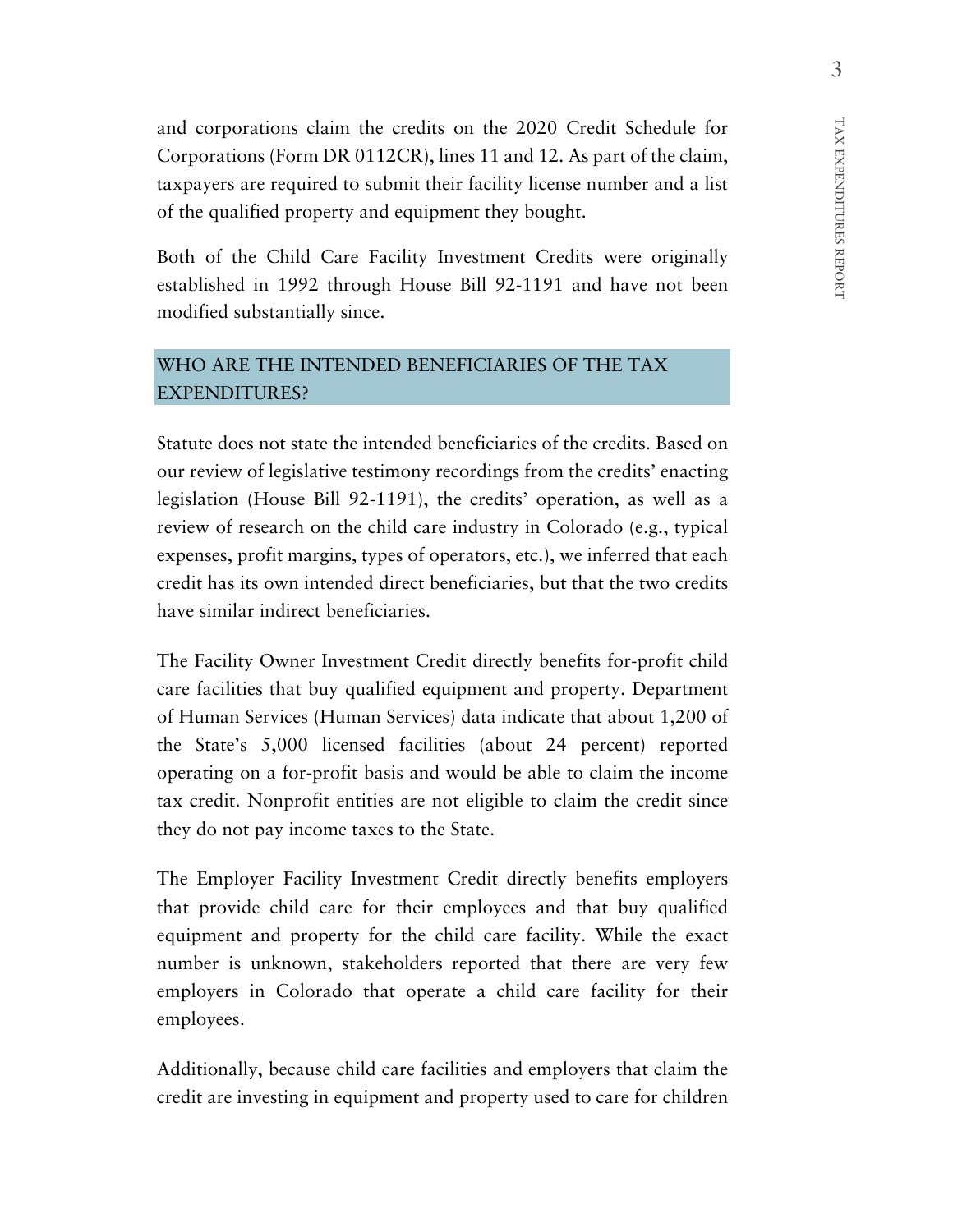in the facilities, we inferred that the indirect beneficiaries of both credits include those children and their parents.

Accessibility of quality, affordable child care has been an ongoing national issue. In Colorado specifically, research from the Colorado Health Institute, on behalf of Human Services' Office of Early Childhood, showed that in 2019, the demand for child care for children under age 5 was about 34 percent higher than the supply of licensed child care or preschool programs. This gap reduces the ability of families to seek out employment, which disproportionately affects lowincome, minority, and rural families as well as women. The supply gap exists because it is difficult for child care organizations to operate at the cost that parents are able to pay for child care. For example, according to research from the Committee for Economic Development, in 2017, Colorado families paid about \$10,500-\$15,000 a year for infant care and \$10,000-\$12,100 for care for a 4-year old child. While these costs make up a significant portion of many families' earnings, child care centers nationally report that the average cost to provide center based infant care is about \$14,800 and \$9,100 for care for preschoolers, per year, per child. Further, according to stakeholders, the COVID-19 pandemic and resulting economic downturn has led to increases in staff turnover and operating costs, as well as reductions in capacity and revenue, thereby reducing the number of child care providers available in the state since early 2020.

### WHAT IS THE PURPOSE OF THE TAX EXPENDITURES?

Statute and the enacting legislation for the Child Care Facility Investment Credits do not state the purpose of the credits; therefore, we could not definitively determine the General Assembly's original intent. However, based on the legislative testimony recordings from the enacting bill (House Bill 92-1191), the General Assembly's ongoing legislative efforts to address the availability of child care, and the credits' operation, we inferred a potential purpose for each credit: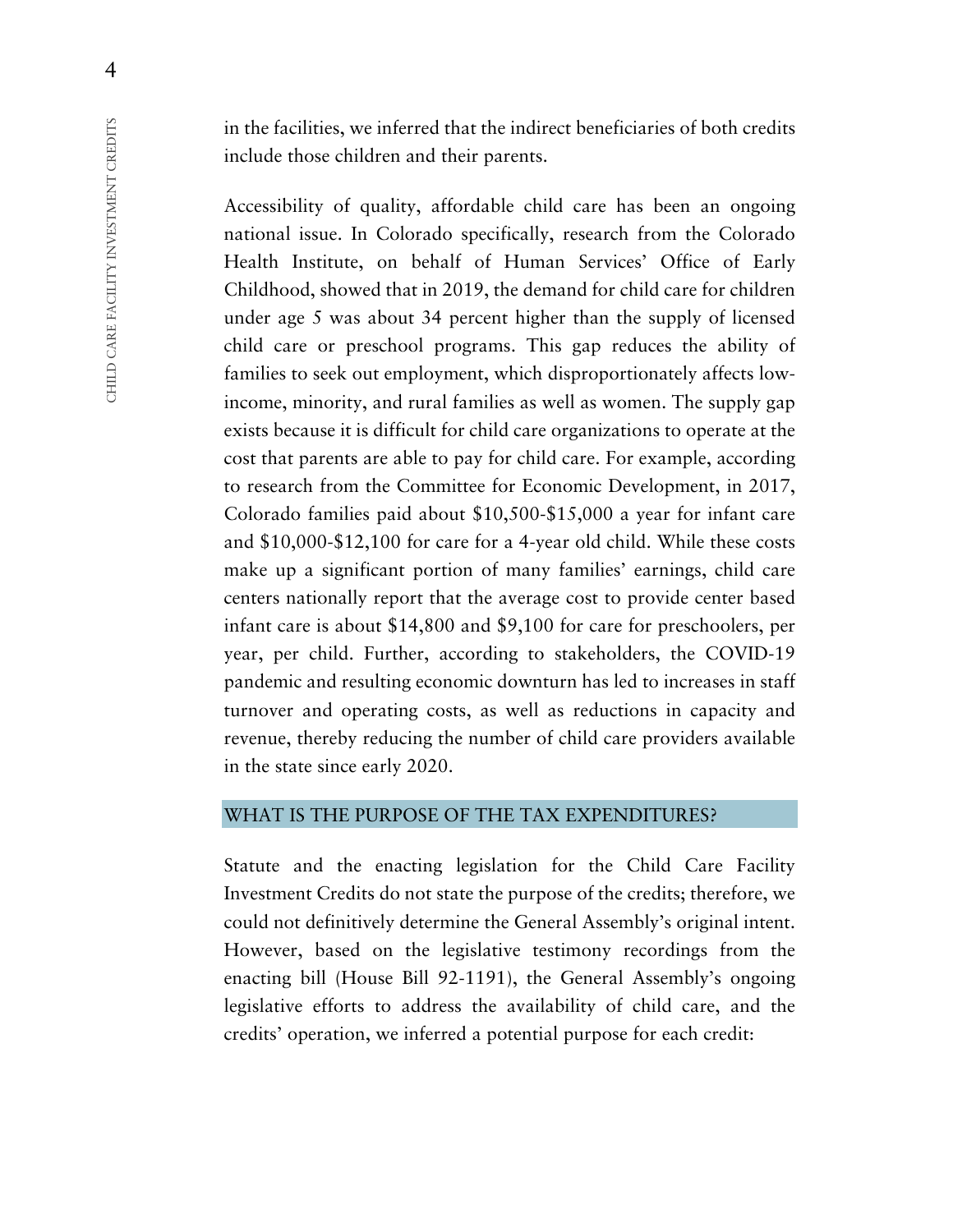FACILITY OWNER INVESTMENT CREDIT—To provide financial assistance to for-profit child care facilities by making property and equipment more affordable in order to help facilities stay open.

EMPLOYER FACILITY INVESTMENT CREDIT—To incentivize employers to provide child care facilities for their employees by making property and equipment for the facility operations more affordable.

# ARE THE TAX EXPENDITURES MEETING THEIR PURPOSES AND WHAT PERFORMANCE MEASURES WERE USED TO MAKE THIS DETERMINATION?

We could not definitively determine if the Child Care Facility Investment Credits are meeting their purposes because statute and the enacting legislation do not provide purposes for the credits. However, we found that the Facility Owner Investment Credit is likely only meeting the purpose we considered for this evaluation to a limited extent because it is rarely used. Additionally, we found that the Employer Facility Investment Credit is not meeting the purpose we considered because employers are not using the credit.

Due to taxpayer reporting errors, discussed in detail below, we could not determine the exact number of child care facilities or employers that claimed the Child Care Facility Investment Credits for Tax Years 2015 through 2018.

PERFORMANCE MEASURE #1: To what extent has the Facility Owner Investment Credit provided financial assistance to child care facilities by making certain property and equipment more affordable in order to help facilities stay open?

RESULT: Overall, we found that the credit is used by a small proportion of eligible child care facilities and provides a relatively small amount of financial assistance to facilities.

First, data indicate that fewer than half of the State's 1,200 for-profit child care facilities claimed the credit for Tax Year 2018, the most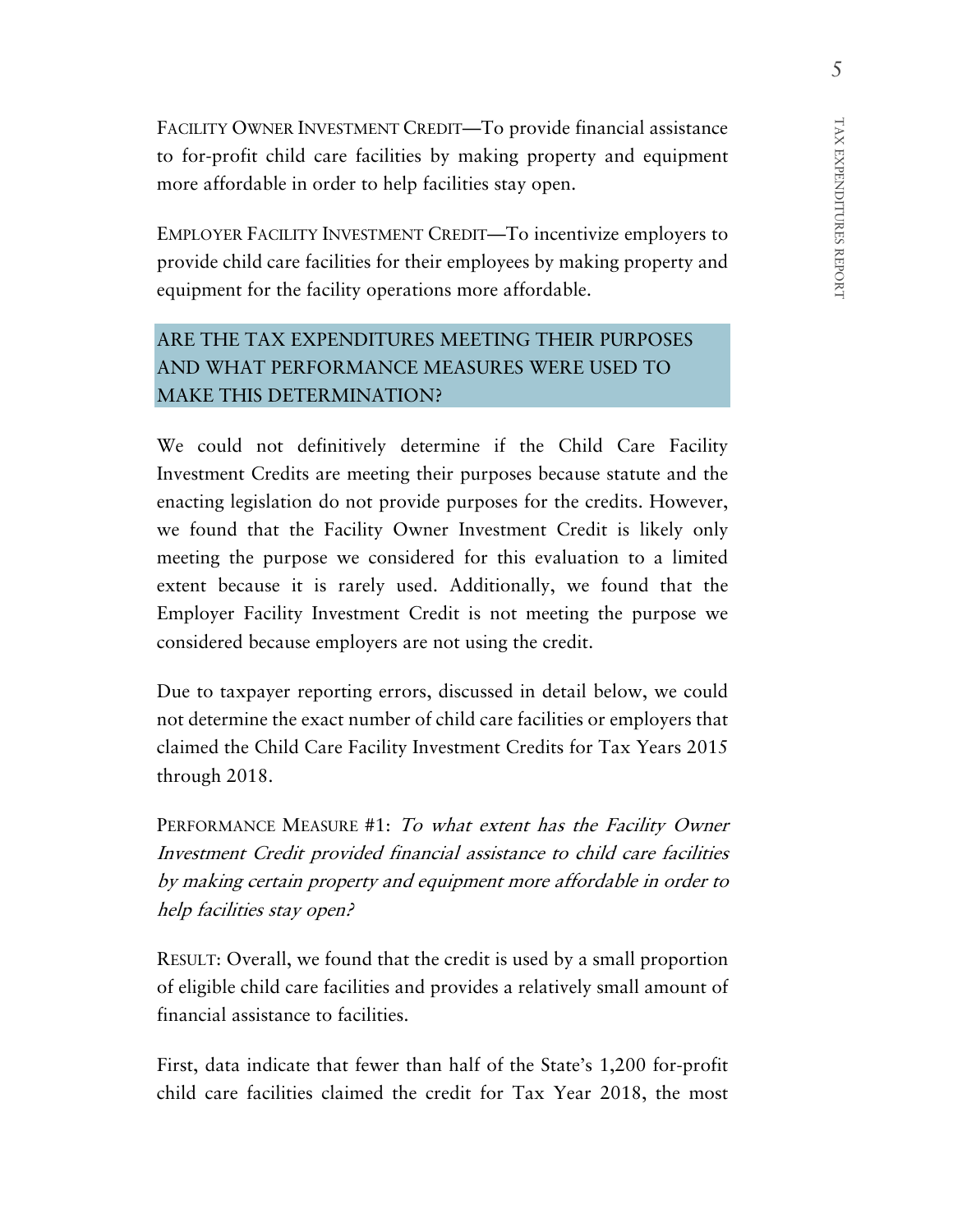recent year of available data. Although the Department of Revenue (Revenue) reported that 538 taxpayers claimed the credit in Tax Year 2018, upon reviewing documentation of income tax filings in GenTax, we found that many of the taxpayers made filing errors by filing forms for the Child Care Contribution Credit or Enterprise Zone Contribution Credit, but listing the credit on their tax returns as the Facility Owner Investment Credit. These filing errors did not affect actual revenue to the State or the taxpayers' final tax liability, but they did affect the accuracy of the Department's data on the use of the Facility Owner Investment Credit. For example, we found that in a sample of 29 taxpayers, 17 taxpayers (59 percent) who claimed the credit appear to have intended to claim other credits and may not have been eligible for the Facility Owner Investment Credit. Though we cannot project this error rate to the entire population, our review indicates that many potentially eligible child care facilities are not using the Facility Owner Investment Credit.

Second, we determined that the credit provides a relatively small monetary benefit to facilities that claim it. Due to taxpayer misreporting, we could not estimate the average impact of the credit on child care facilities. However, we used industry research on the average amount of child care facility expenses that would qualify for the credit to develop a likely range of the financial assistance that the credit would provide. Specifically, we estimate that qualified expenses range from 2 to 8 percent of total facility costs based on industry research from a 2020 IBISWorld Inc., report as well as a 2011 study conducted by Development Research Partners on the economic impact of the Child Care Contribution Credit. Additionally, while expenses can vary greatly for facilities, depending on size, location, age range of children served, and quality level, according to a 2017 economic analysis—Bearing the Cost of Early Care and Education in Colorado—conducted by the University of Denver Butler Institute for Families and Brodsky Research and Consulting (a consulting organization that focuses on improving child care systems), a medium-sized provider with five classrooms, in a mid-range cost of living area in the state, is anticipated to have annual expenses of about \$600,000 to \$790,000, of which 2 to 8 percent would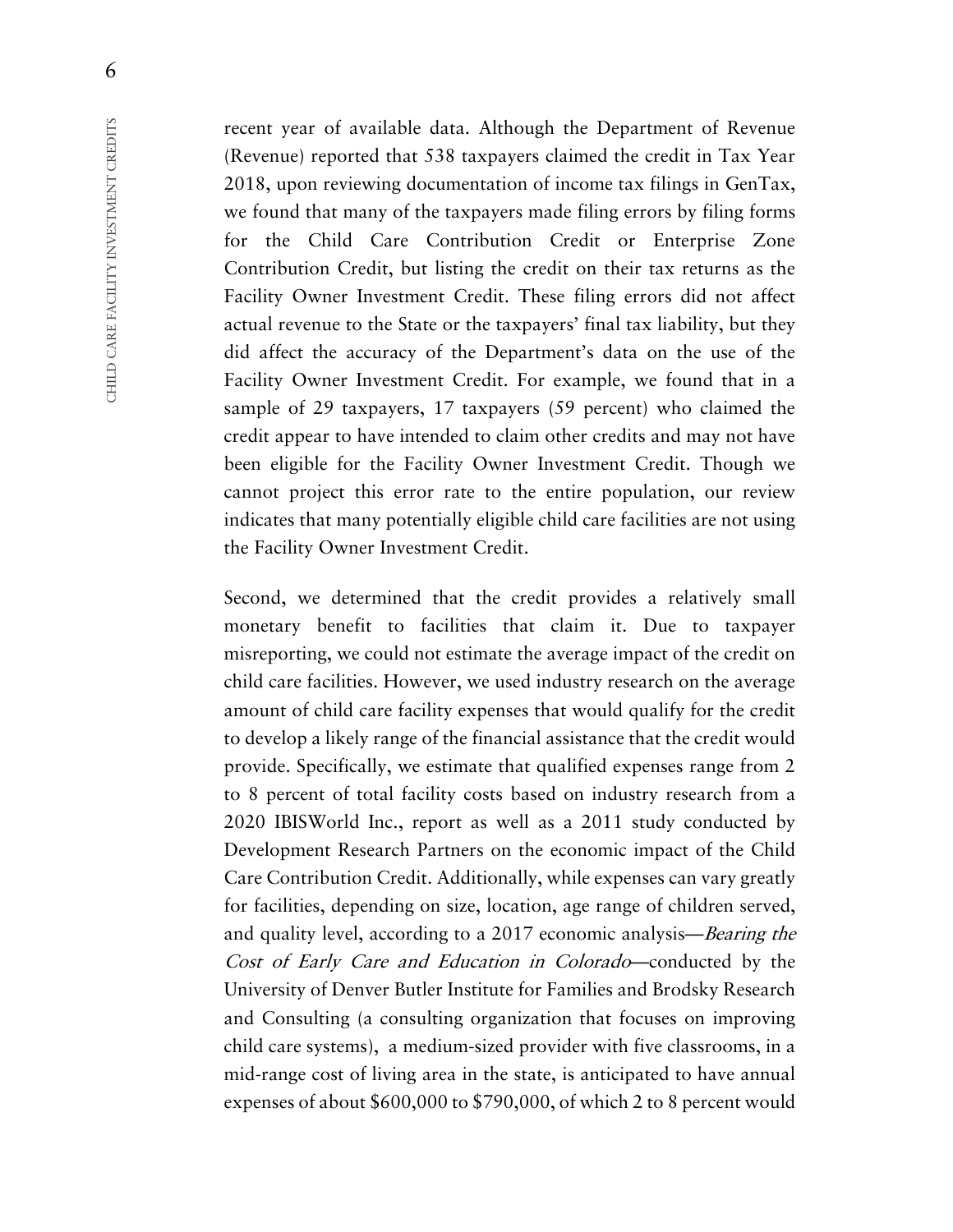be for costs that are eligible for the credit. Based on these estimates, and assuming that the taxpayer has sufficient tax liability to use the entire value of the credit, the credit would provide a financial benefit of about .4 to 1.6 percent of total facility expenses. Additionally, based on our review of a sample of 29 taxpayers that claimed the credit, which included all taxpayers who claimed more than \$5,000 in credits, we found that only four taxpayers had valid claims of \$5,000 or more. Overall, in our sample of 29 taxpayers, we found that 12 taxpayers had valid claims for the Facility Owner Investment Credit; their credit amounts ranged in value from \$256 to \$12,200.

Due to the relatively low use and the small financial impact of the credit, we asked stakeholders who represent, or work with child care facilities, if they were aware of any barriers to claiming the tax credit. According to stakeholders, the most likely reasons that facility owners do not claim the credit are that they are unaware of the credit, or they operate on small profit margins and, therefore, do not have enough tax liability to claim the credit.

PERFORMANCE MEASURE #2: To what extent has the Employer Facility Investment Credit incentivized employers to provide child care for their employees by making investments in property and equipment more affordable?

RESULT: Overall, we found that the Employer Facility Investment Credit has not incentivized employers to provide child care facilities for their employees because it is rarely used and may not be large enough to overcome barriers to employers providing child care.

The Department reported that in Tax Year 2018, the most recent year of available data, 14 taxpayers claimed the credit. However, we reviewed documentation submitted by all 14 taxpayers and found that none of them intended to claim the Employer Facility Investment Credit; instead, they appear to have misreported the credit on their returns when attempting to claim other credits, including the Enterprise Zone Contribution Credit and Child Care Contribution Credit. According to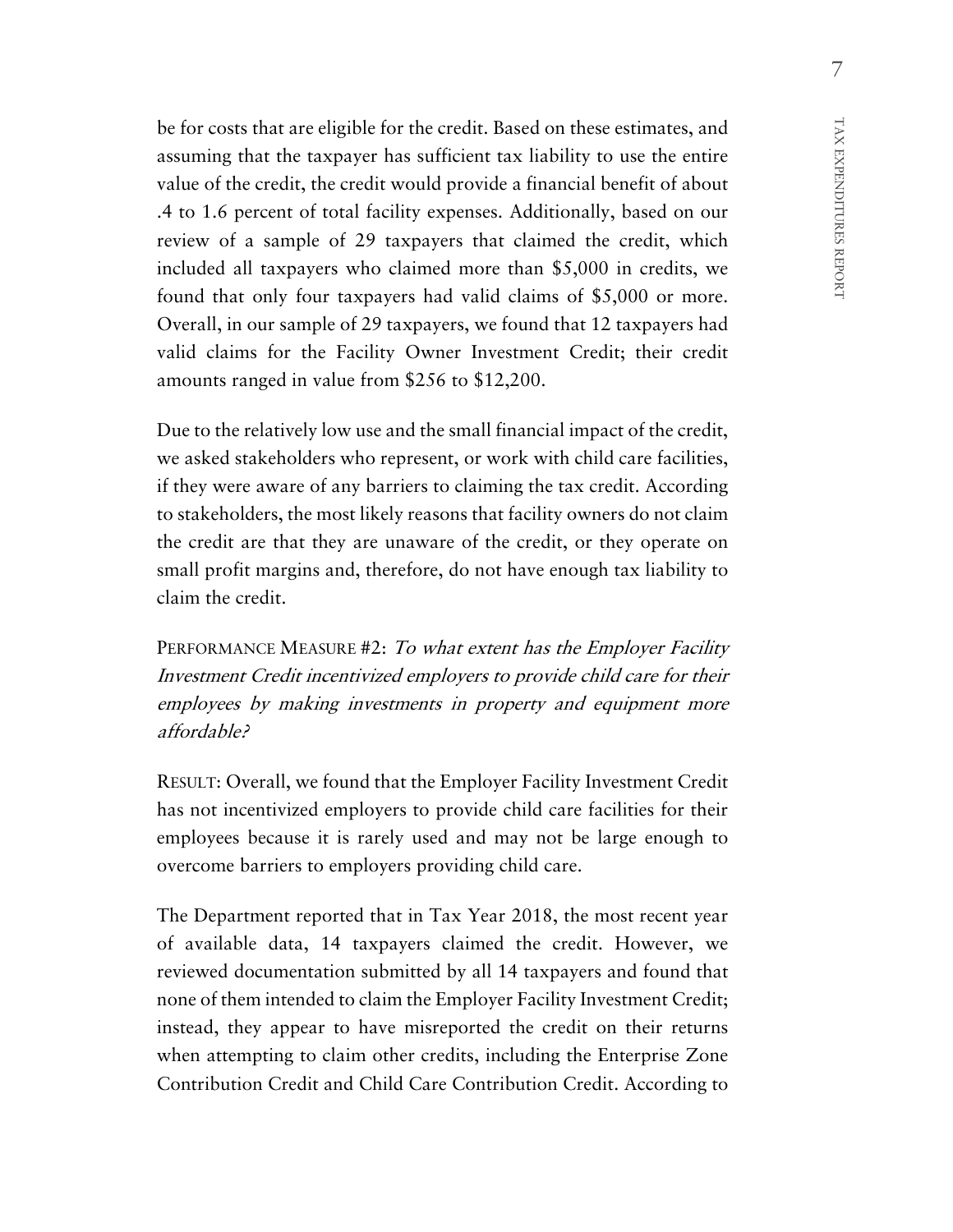stakeholders we interviewed who represent businesses that advocate for employers supporting child care, there are few employers in Colorado that provide child care facilities for their employees and who would, therefore, qualify for the tax credit. These stakeholders told us that many employers do not operate child care facilities for employees because of the upfront investment costs, a lack of appropriate space for the facility, confusion about regulations and perceived legal risk, or leadership disinterest—none of which are addressed through the tax credit. These barriers are not unique to Colorado's tax credit, as research from the National Women's Law Center in 2002 showed that other state employer tax credits for child care are not strong enough incentives to overcome these barriers for many companies, and few, if any, corporations claim the credits. According to stakeholders, employers are more likely to contract with a third party to operate a child care facility, offer employees monthly stipends for child care, or contribute to employee dependent care plans. Thus, it does not appear that the credit is incentivizing employers to provide child care facilities for their employees.

## WHAT ARE THE ECONOMIC COSTS AND BENEFITS OF THE TAX EXPENDITURES?

FACILITY OWNER INVESTMENT CREDIT—Due to taxpayer misreporting, we found that the Department's data on the revenue impact of the credit, which showed \$469,346 in credit claims for Tax Year 2018, overstate the true revenue impact. Further, because identifying taxpayers who made reporting errors requires manual review of each taxpayer file, we could not determine the actual impact of the Facility Owner Investment Credit on state revenue due to time constraints. Instead, we used a monetary unit sampling approach for credits claimed for Tax Year 2018 to estimate a likely range of valid credit amounts claimed. Monetary unit sampling allows for the statistical projection of monetary values for a population based on sample results. Using the monetary unit sample which totaled 33 percent of the total credits claimed (\$155,373 out of the \$469,346 that Revenue reported) and represented 29 taxpayers (all 11 taxpayers claiming \$5,000 or more in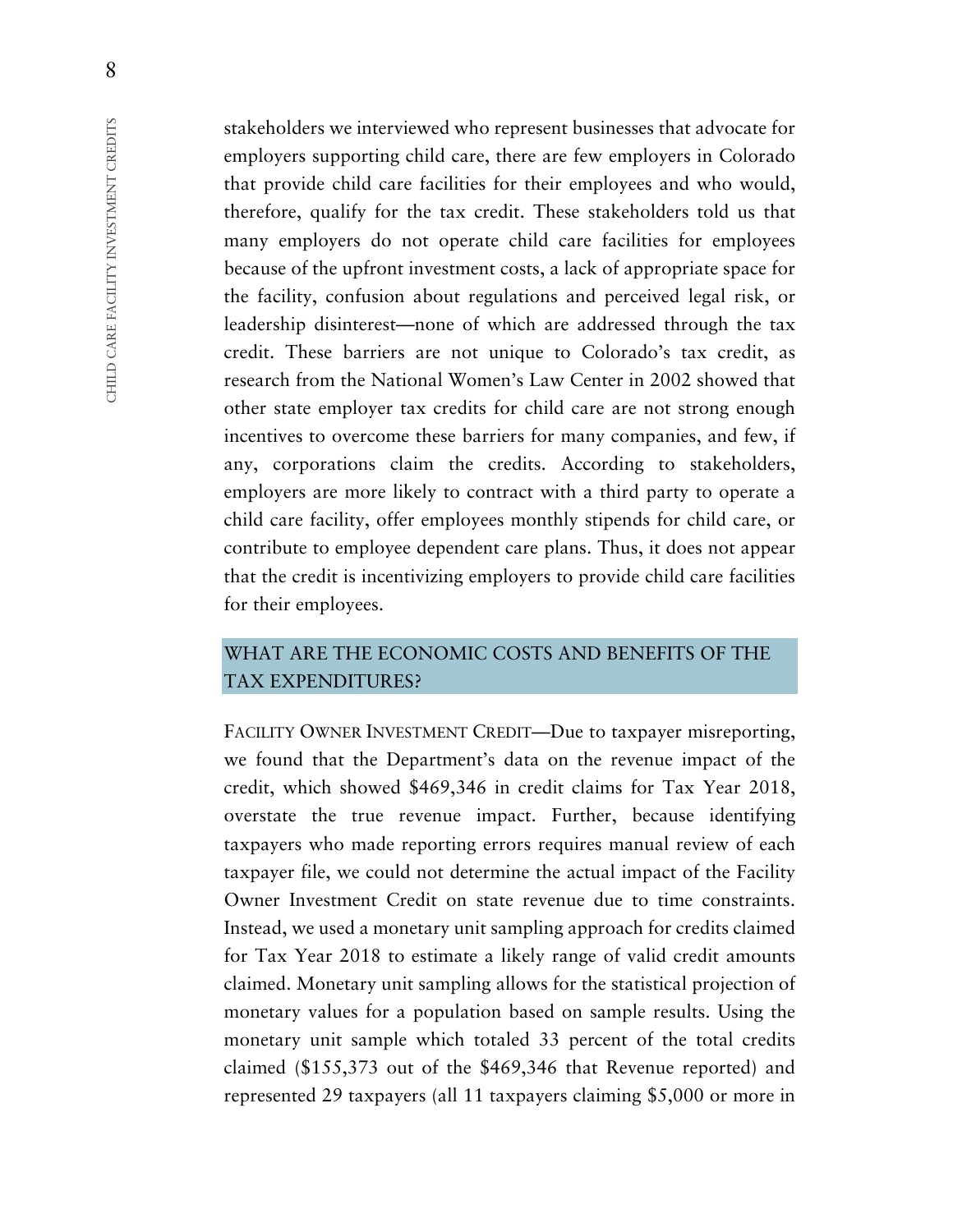credits, plus an additional 18 randomly selected taxpayers), we estimate with 90 percent confidence that in Tax Year 2018, the credit resulted in foregone revenue to the State of between \$114,458 and \$267,164, with the most likely amount being \$190,811. We did not have data to show the total amount of investments that child care facilities claiming the Facility Owner Investment Credit made in the same year. However, since the credit is 20 percent of the value of the investments, we estimated that the child care facilities claiming this credit would have invested \$954,055 in purchases of property and equipment (\$190,811 in credits = 20 percent of  $$954,055$ ).

Although the fiscal impact of the Facility Owner Investment Credit has been small, this amount could grow in future years if more taxpayers begin taking the credit. As discussed, we found that less than half of the state's 1,200 for-profit child care facilities used the credit, though expenses eligible for the credit include costs that are regularly incurred by child care facilities. According to stakeholders, some eligible taxpayers may not be using the credit due to a lack of awareness, though one industry representative we spoke with indicated that they intend to conduct additional outreach to increase awareness of the credit. Additionally, although we lacked data after Tax Year 2018, child care facilities may have increased spending on qualified property by using COVID-19 grant funds that the federal government and the State have appropriated to stabilize the child care sector and aid in its recovery from the pandemic. Specifically, during the 2020 Legislative Special Session, the General Assembly passed House Bill 20B-1002 and appropriated \$44 million to provide grants to child care centers to construct, renovate, or remodel child care facilities. These activities could include the purchase of property and equipment eligible for the 20 percent tax credit. As of January 2022, Human Services awarded \$33.8 million to 3,919 facilities to maintain operations and capacity, and another \$7.7 million to 180 grantees to open new facilities or expand existing capacity. Additionally, during the 2021 Legislative Session, the General Assembly passed Senate Bill 21-236, creating four additional grant programs for the child care sector, and appropriated \$292.5 million in federal funds for child care sustainability grants.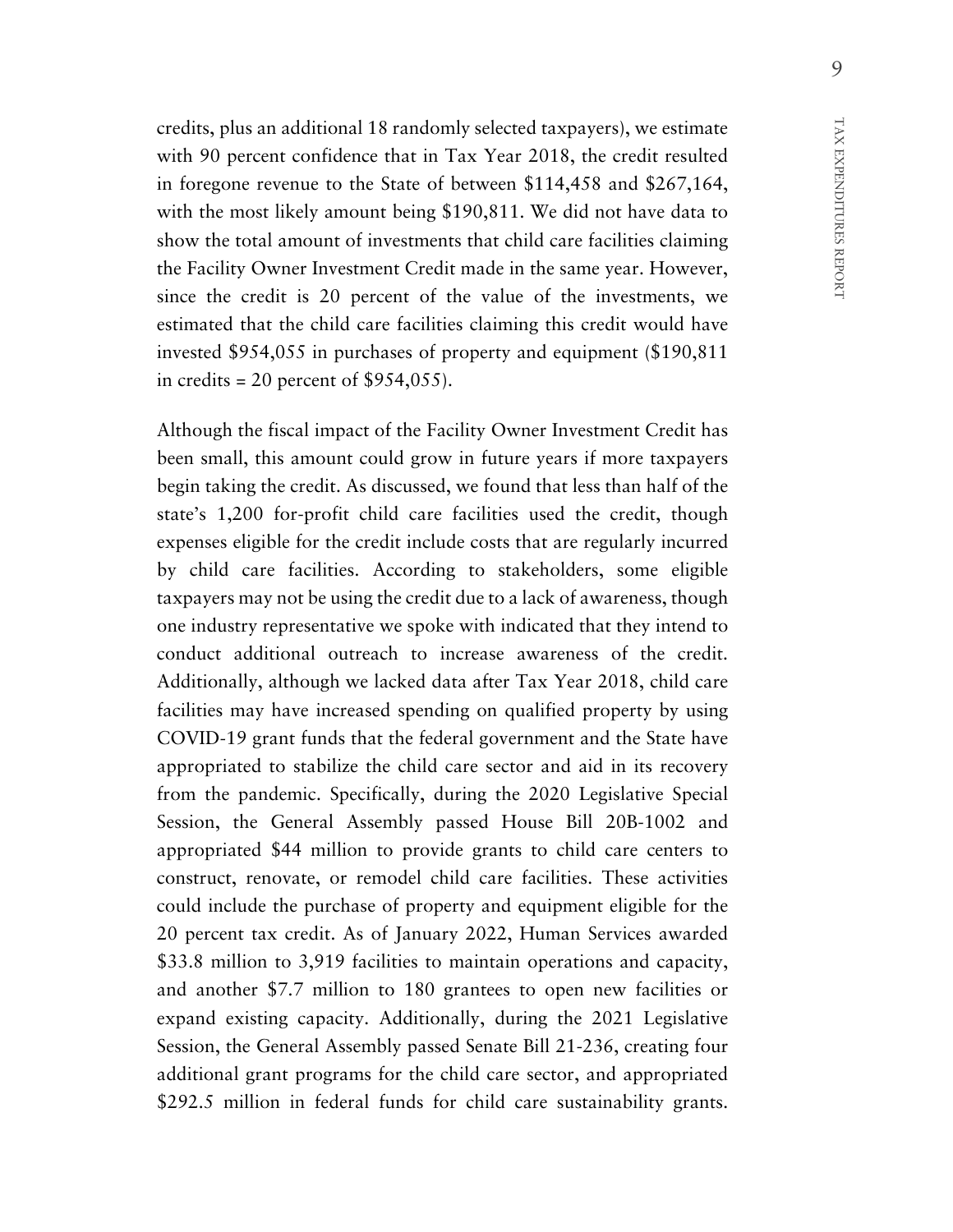Human Services reported that as of January 2022, more than 4,700 providers are eligible to receive a total of \$221.7 million to cover operational expenses.

EMPLOYER FACILITY INVESTMENT CREDIT—Due to taxpayer misreporting, the Department's data, which showed that taxpayers claimed \$15,371 in credits for Tax Year 2018, overstate the true revenue impact. Our review of taxpayer files indicates that the credit had \$0 revenue impact to the State for Tax Year 2018. Specifically, we manually reviewed data for all 14 taxpayers that claimed the Employer Facility Investment Credit in Tax Year 2018, the most recent year of data available, and found that the taxpayers had intended to claim different credits, like the Child Care Contribution tax credit, but had misreported this on their tax returns. The Department's data from prior years showed that, on average, the Employer Facility Investment Credit resulted in about \$10,000 of foregone revenue to the State each year. However, due to time constraints, we were unable to perform additional manual review to evaluate the accuracy of this amount. Therefore, we estimate that this credit had no, or very minimal, revenue impact to the State.

# WHAT IMPACT WOULD ELIMINATING THE TAX EXPENDITURES HAVE ON BENEFICIARIES?

FACILITY OWNER INVESTMENT CREDIT—If the credit were eliminated, child care facilities that buy qualified property and equipment and generate enough revenue to owe state income taxes would no longer receive the financial relief the credit offers. However, because of the low use of the credit, and the small percentage of total operating costs that facilities typically have for qualifying property and equipment (between 2 and 8 percent), eliminating the credit would have a relatively small impact on reducing the costs of licensed, for-profit child care facilities. Based on the monetary unit sample we reviewed, we found that the 12 taxpayers with valid claims were able to claim credits from \$256 to a maximum of about \$12,200.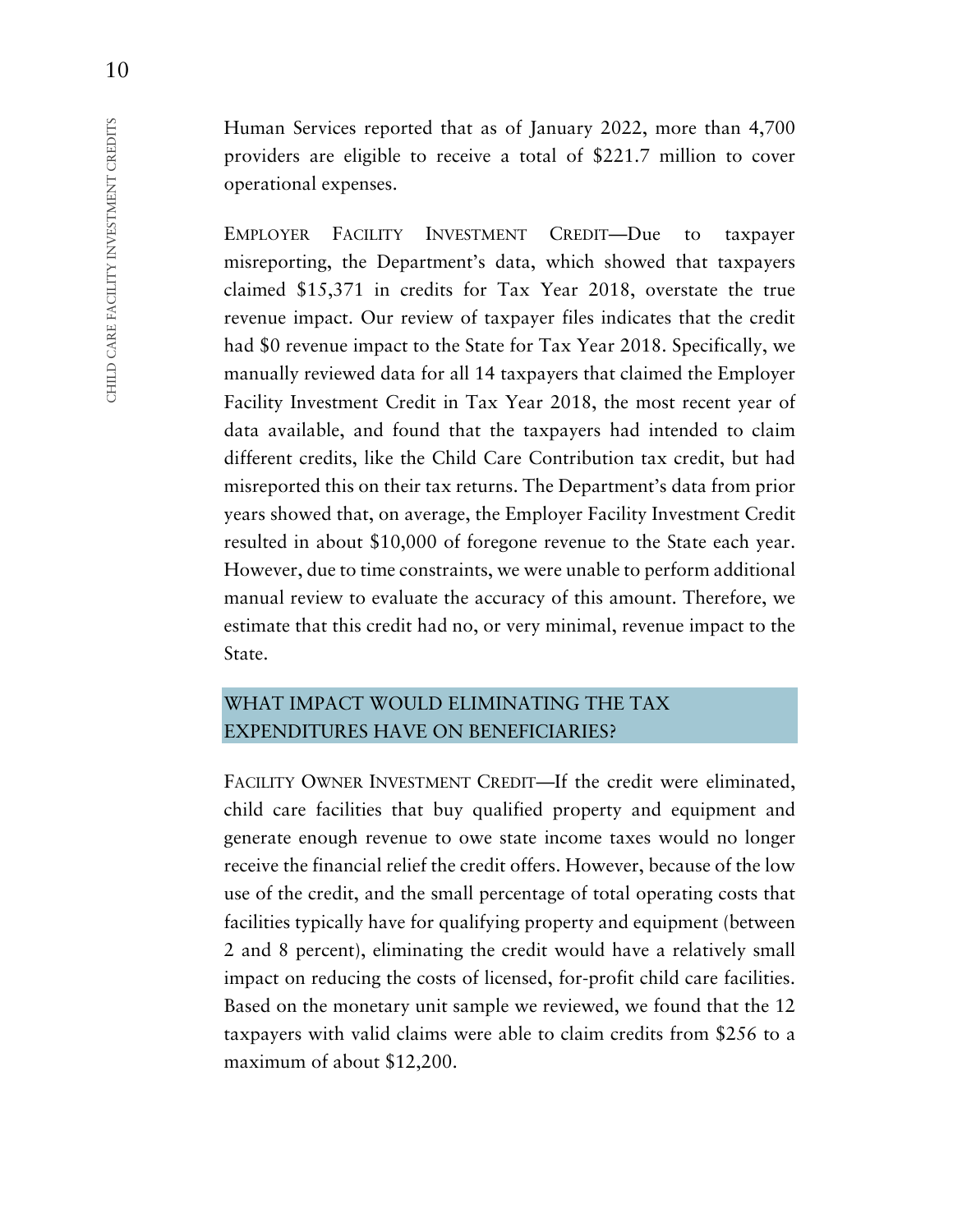Although the credit typically has a relatively small impact for child care facility owners (about .4 to 1.6 percent of total expenses), it is possible that eliminating it could be detrimental to individual facilities and the children they care for, as well as to the child care industry in Colorado. In particular, eliminating the credit could have a substantial impact on facilities that plan to make large investments in eligible equipment in a particular year. Additionally, eliminating the credit could cause facilities to delay purchases and upgrades, purchase lower quality and less expensive property and equipment, or reduce their overall spending on things like materials, food, or staff wages to compensate for the additional income tax they would owe. Any of these changes in spending could result in a lower-quality experience for the children in the facilities.

Additionally, stakeholders we interviewed reported that, currently, even large facilities that typically have higher profit margins are operating on tighter margins and are relying on loans to cover payroll expenses and other operating costs, which have increased due to the COVID-19 pandemic. Therefore, eliminating the credit would remove a financial support that could be important for some child care facilities.

EMPLOYER FACILITY INVESTMENT CREDIT—Eliminating the Employer Child Care Facility Investment Credit would likely have little to no impact on current beneficiaries because few employers provide eligible child care facilities for employees and the credit is rarely used, if at all. However, it is possible that employers will begin to use this credit in the future if other incentives motivate them to offer child care. For example, during the 2021 Legislative Session, the General Assembly passed Senate Bill 21-236 and appropriated \$8.7 million to provide grants to employers to construct, renovate, or remodel child care facilities. These activities could include the purchase of property and equipment eligible for the 10 percent tax credit. According to Human Services, four employers qualified and were awarded grant funds; three of these employers are creating new child care programs for their employees. As of January 2022, the Human Services has about \$5.6 million available for a second round of applications.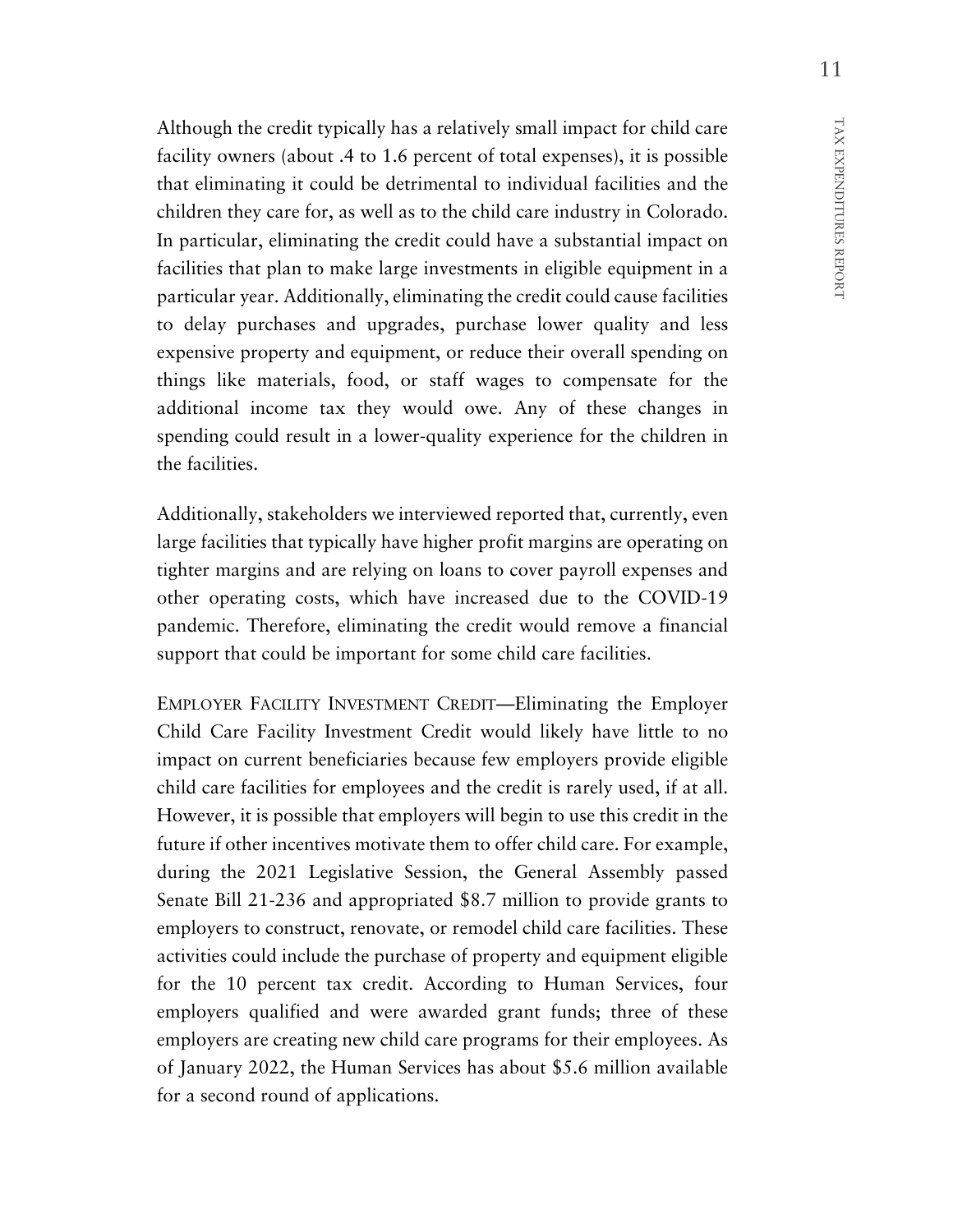### ARE THERE SIMILAR TAX EXPENDITURES IN OTHER STATES?

In addition to Colorado, we identified two other states that offer tax expenditures that are similar to the Facility Owner Investment Credit and 13 other states that offer tax expenditures similar to the Employer Facility Investment Credit, although there is variation in how the tax expenditures operate.

FACILITY OWNER INVESTMENT CREDIT—Louisiana and Nebraska both offer tax credits to increase the availability of affordable and quality child care as part of a broader package of credits aimed at ensuring school readiness for children. However, unlike Colorado, the credits are based on the states' child care facility quality rating systems; facilities with higher quality ratings are eligible to receive larger tax credits. Louisiana and Nebraska also provide credits based on how many children a facility serves that are part of a child care subsidy program, such as the Child Care Assistance Program, or a foster care program. Louisiana also offers child care facility employees a refundable tax credit, based on their credentials and level of education. For example, Louisiana offers a credit of up to \$3,000 for staff at the highest quality rated centers.

EMPLOYER FACILITY INVESTMENT CREDIT—There are 13 states that offer tax credits to employers to invest in child care for employees, and three of these states make their credits refundable. In general, these tax credits apply to a broader range of costs and are larger than Colorado's credit, but range from 3.9 to 75 percent of eligible costs, though some states put a cap on the total dollar amount an employer can claim, such as a fixed amount per taxpayer (e.g., \$25,000), a percentage of the employer's income tax liability (e.g., no more than 50 percent), or a statewide maximum (e.g., \$3 million). Some of these states offer multiple child care-related tax credits. Specifically,

■ 11 states offer credits for employers prior to when the facility is operating. Specifically, four states—Connecticut, Illinois, New York, and Virginia—offer credits for facility planning and preparation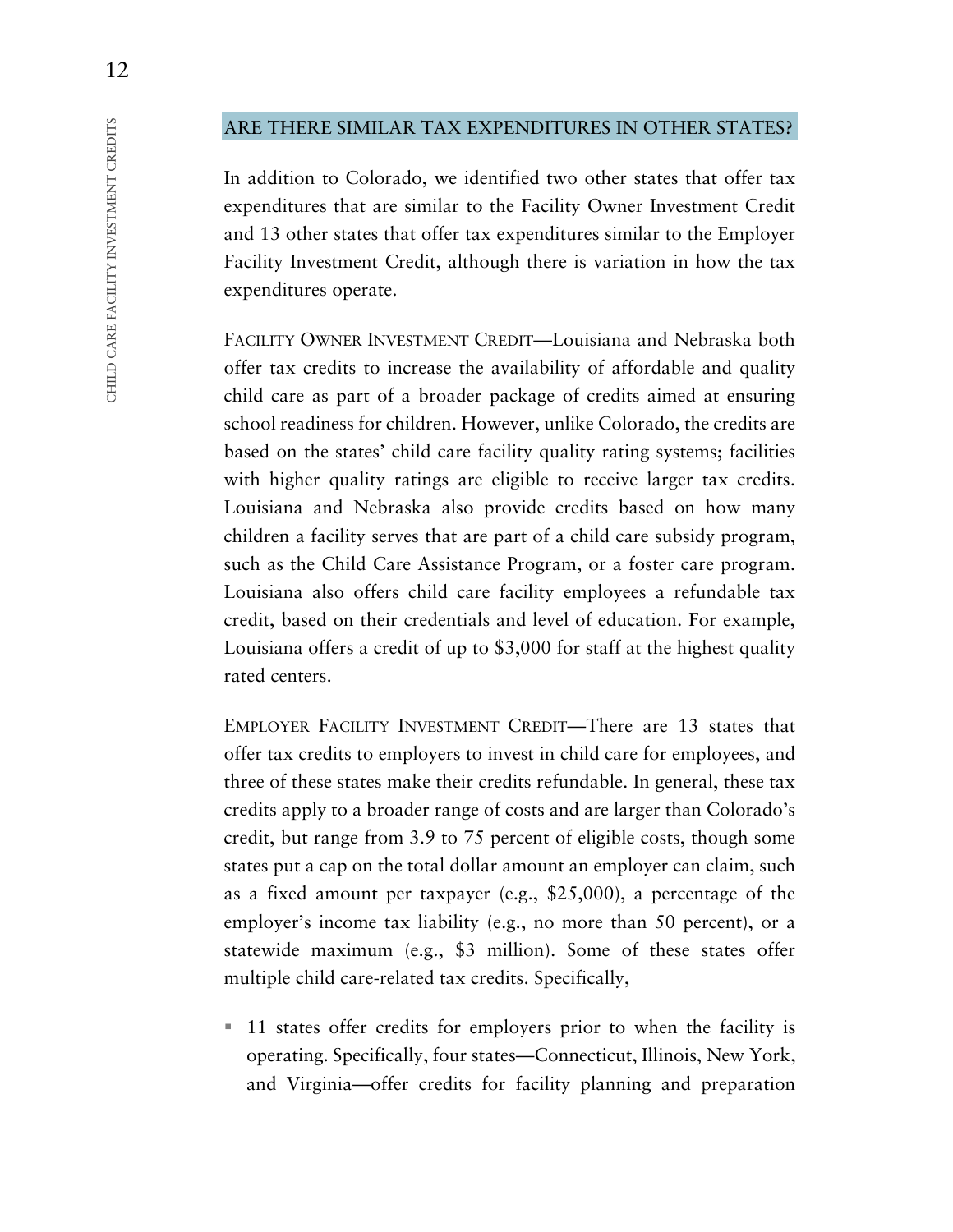costs as well as facility acquisition, construction, and/or renovation. An additional seven states—Georgia, Kansas, Louisiana, Mississippi, Oregon, Rhode Island, and South Carolina—offer credits for facility acquisition, construction, and/or renovation.

- 11 states offer employer tax credits for child care facility operating expenses. For example, eight states—Georgia, Kansas, Illinois, Mississippi, New Mexico, New York, Rhode Island, and South Carolina—provide credits for purchases of materials and supplies, staff wages, maintenance costs, and rental expenses, in addition to equipment costs.
- 10 states—Connecticut, Georgia, Kansas, Louisiana, Mississippi, New Mexico, New York, Oregon, Rhode Island, and South Carolina—offer tax credits to employers that contract with a third party to operate a child care facility for their employees, provide financial subsidies to their employees to purchase child care services, or provide resource and referral services for their employees to locate child care.

A 2002 study from the National Women's Law Center on the use and impact of tax credits to incentivize employers to support child care found that, across states, credits that have lower credit limits, cover a lower percentage of expenses, or are limited to a narrow range of expense types are weaker at incentivizing employers. In contrast, credits that combine a variety of qualifying types of expenses with a large credit percentage and/or no monetary cap tend to provide stronger encouragement for employers to establish child care facilities. However, no states had high usage of their employer child care investment tax credits. While we do not have data to assess current usage rates across other states, Colorado's tax credit does not cover as many qualifying expenses and is a much smaller percentage of employer expenses than other states' credits.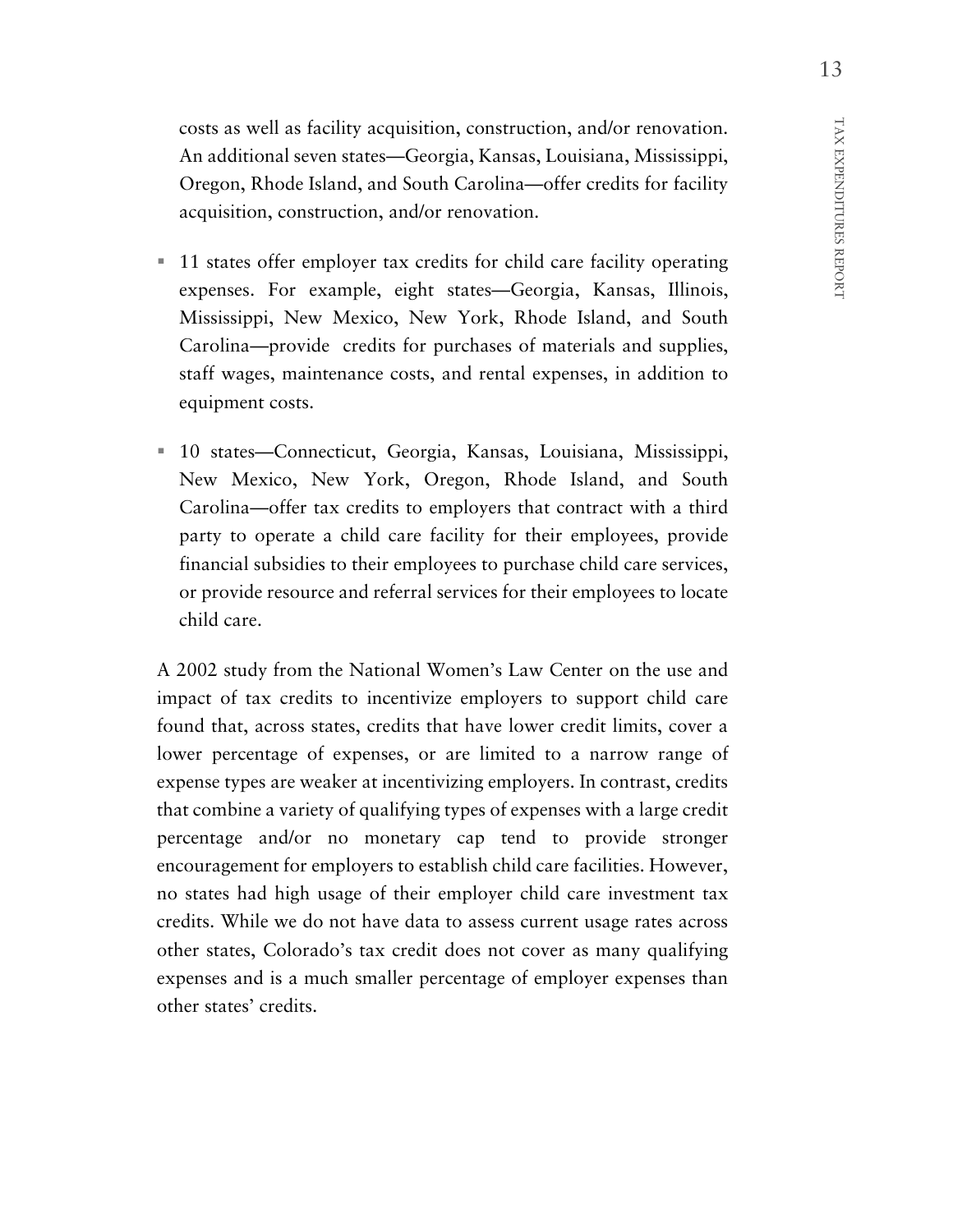# ARE THERE OTHER TAX EXPENDITURES OR PROGRAMS WITH A SIMILAR PURPOSE AVAILABLE IN THE STATE?

Statute provides the following tax expenditures, which similar to the Child Care Facility Investment Credits, provide financial support to child care facilities, employers, and families:

CHILD CARE CONTRIBUTION CREDIT [SECTION 39-22-121, C.R.S.]— This credit provides an income tax credit of up to 50 percent of the total value of a monetary contribution to "promote child care in the state." The credit is limited to \$100,000 and taxpayers cannot claim a refund for any excess amount over their income tax liability, but any unused credit amount may be carried forward for up to 5 years. Under statute [Section 39-22-121(2), C.R.S.], eligible contributions include monetary contributions for:

- The establishment or operation of a child care facility.
- The establishment of a grant or loan program for parent(s) requiring financial assistance for child care.
- Training of child care providers.
- The establishment of an information dissemination program to provide information and referral services to assist parent(s) in obtaining child care.

Contributions must be given without receiving services in exchange (i.e., parent tuition payments to a facility are not eligible.) According to Department of Revenue regulations, this does not prohibit a company from making contributions to a child care facility and claiming the credit, if the facility provides discounted child care to the company's employees [Section 39-22-121(9)(e), 1 CCR 201-2]. However, stakeholders representing employers stated that, generally, employers avoid claiming the Child Care Contribution Credit under these circumstances due to the ambiguity of whether the employer is receiving services in exchange for the contribution. We published an evaluation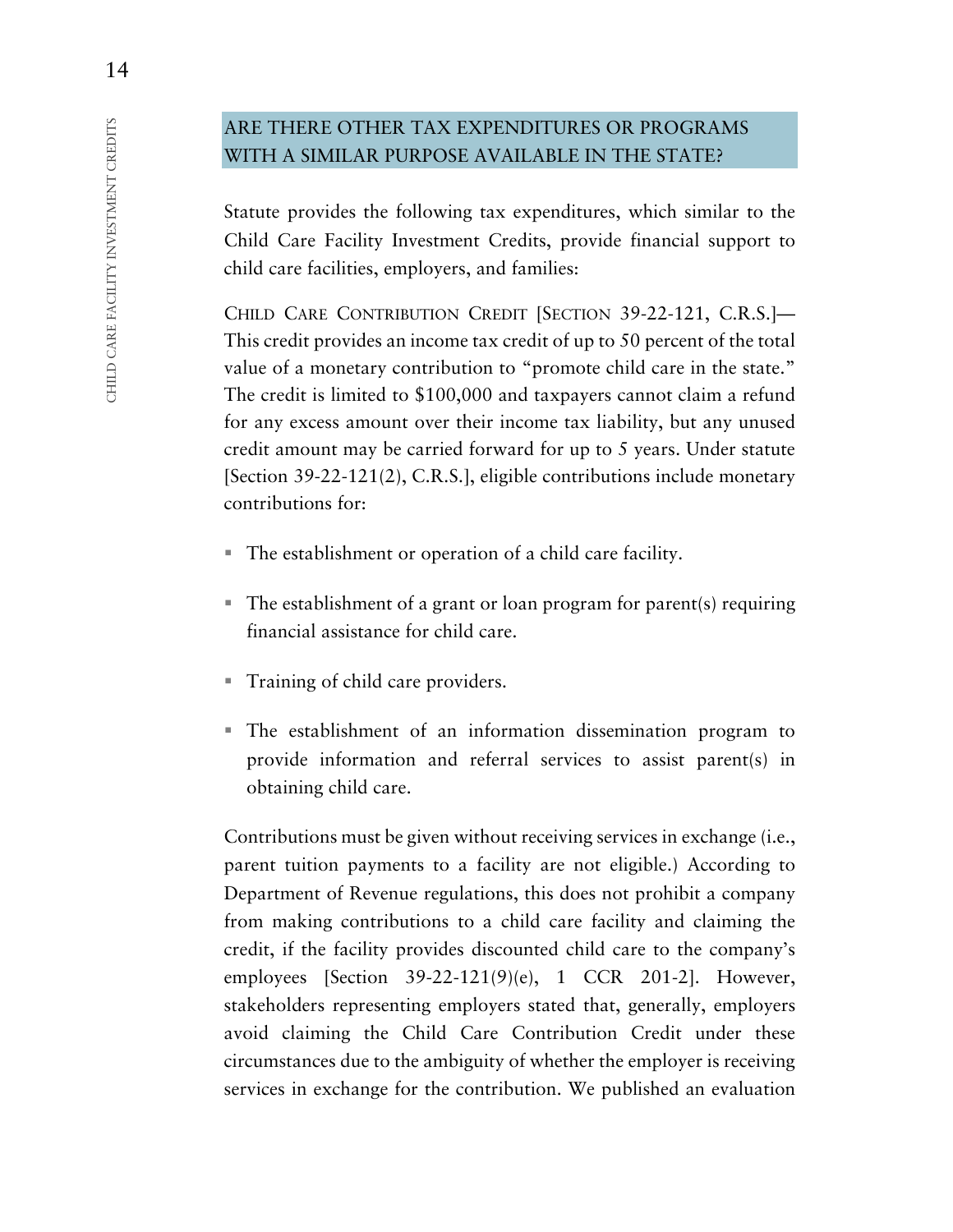TAX EXPENDITURES REPORT TAX EXPENDITURES REPORT

of this tax credit in September 2021, which found that the Child Care Contribution tax credit has a revenue impact of about \$30.8 million annually, with a median benefit to taxpayers of \$333. This tax credit is set to expire effective January 1, 2025.

COLORADO WORKS PROGRAM EMPLOYER CREDIT [SECTION 39-22- 521(1), C.R.S.]—This credit allows employers to claim a credit against their income taxes equal to 20 percent of their annual expenditures for certain benefits, including child care services, they provide to employees who receive public assistance under the Colorado Works Program, a federally funded program that is designed to help low-income families with children achieve economic self-sufficiency. We published an evaluation of this tax credit in January 2022, and found that few employers use this credit and it was unclear if any employers claimed it specifically for child care expenses.

CHILD CARE EXPENSE CREDIT AND LOW-INCOME CHILD CARE EXPENSE CREDIT [SECTIONS 39-22-119 AND 119.5, C.R.S.]—Statute states that the purpose of these credits is to "make child care more affordable for working families." The credits are based off the federal Child and Dependent Care Tax Credit, which allows a credit for expenses paid for the care of a qualifying dependent in order to enable the taxpayer to work, or seek out work. Both of these credits allow taxpayers to claim a refund if the credit exceeds their state income taxes, as follows:

- The Child Care Expense Credit allows taxpayers who have an adjusted gross income of \$60,000 or less and who claim the federal Child and Dependent Care Tax Credit to claim up to 50 percent of their federal credit amount on their state income tax, up to \$525 for a single child or \$1,050 for two or more children.
- The Low-Income Child Care Expense Credit allows taxpayers who have an adjusted gross income of \$25,000 or less, but who do not have a sufficient tax liability to claim the federal Child and Dependent Care Tax Credit, to claim up to 25 percent of their annual child care expenses up to \$500 for a single child or \$1,000 for two or more children.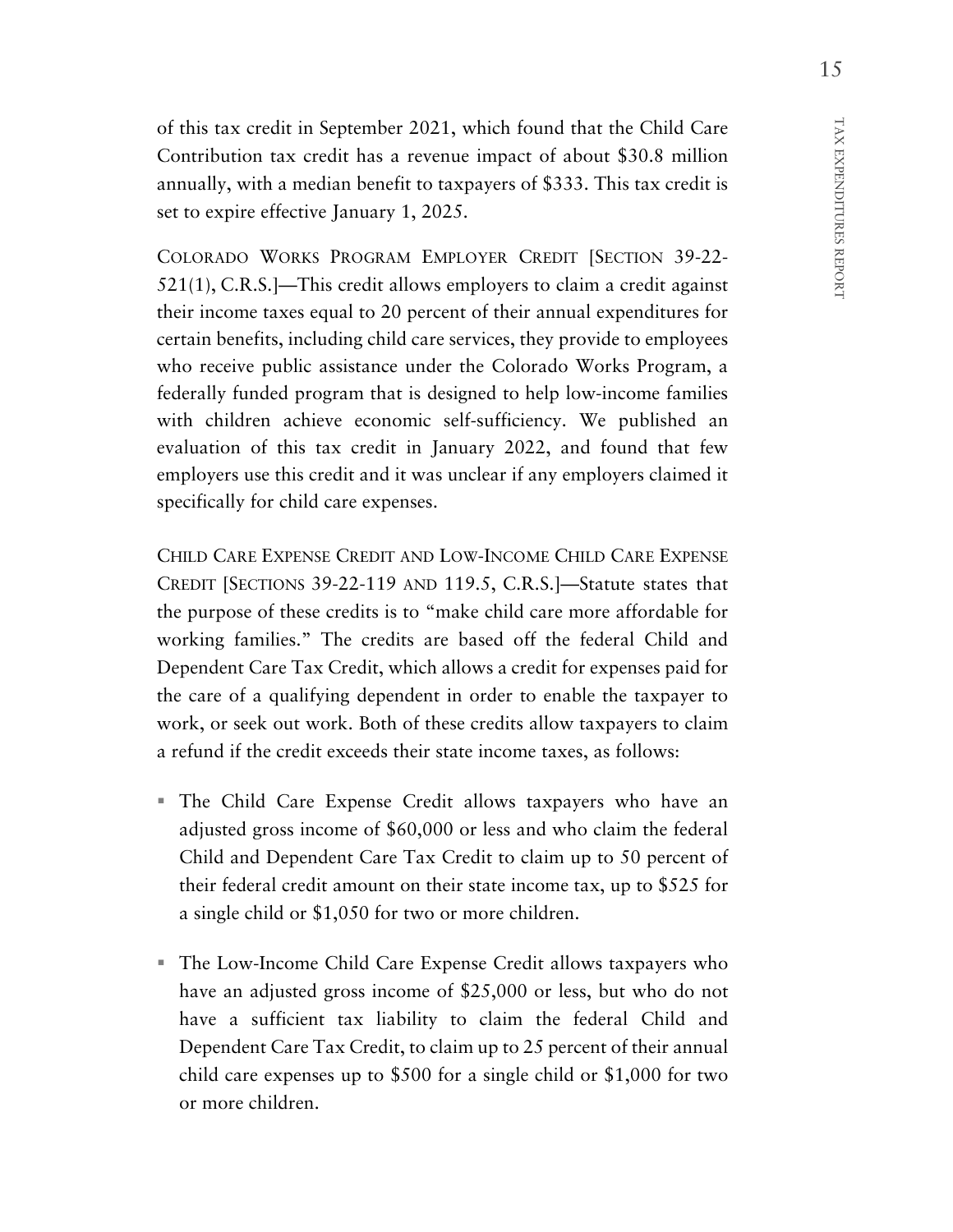We published an evaluation of these credits in January 2019, which found that the revenue impact was about \$5 million. We found that for Tax Year 2016, the most recent data available during our review, the average benefit of the Child Care Expense credit was \$101 and the average benefit of the Low-Income Child Care Expense credit was \$391.

CHILD TAX CREDIT [SECTION 39-22-129, C.R.S.]—Allows a refundable state tax credit for taxpayers with children under 6 years old equal to a percentage of the federal credit allowed, which is scaled based on a family's adjusted gross income. In 2021, the General Assembly passed House Bill 21-1311 that, beginning in Tax Year 2022, allows taxpayers who have an eligible child, but who do not meet the IRS eligible child criteria and cannot claim the federal credit, to still claim the state credit.

In addition to state tax credits, federal regulations provide for two employer-based child care tax credits:

CREDIT FOR EMPLOYER-PROVIDED CHILD CARE FACILITIES AND SERVICES [26 USC 45F]—To encourage businesses to provide child care to their employees, the federal government offers companies a tax credit for 25 percent of qualified child care expenditures and 10 percent of qualified child care resource and referral expenditures, up to \$150,000. Qualified expenditures for this tax credit are broader than the state tax credit, and include costs associated with acquiring, constructing, or rehabilitating property as well as operating costs such as staff wages and training. Employers may also claim the tax credit if they contract with a third party licensed child care program that provides child care, on or offsite, for employees. However, it appears most employers do not provide child care, or, if they do, they have not taken advantage of this tax credit. According to the 2018 IRS Corporation Income Tax Returns report, the most recent available, the aggregate credit amount claimed by active corporations (excluding S-corporations, real estate investment trusts, and regulated investment companies) was an estimated \$16.5 million, making it about 0.04 percent of the aggregate \$45.9 billion in general business credits claimed by such corporations for the year.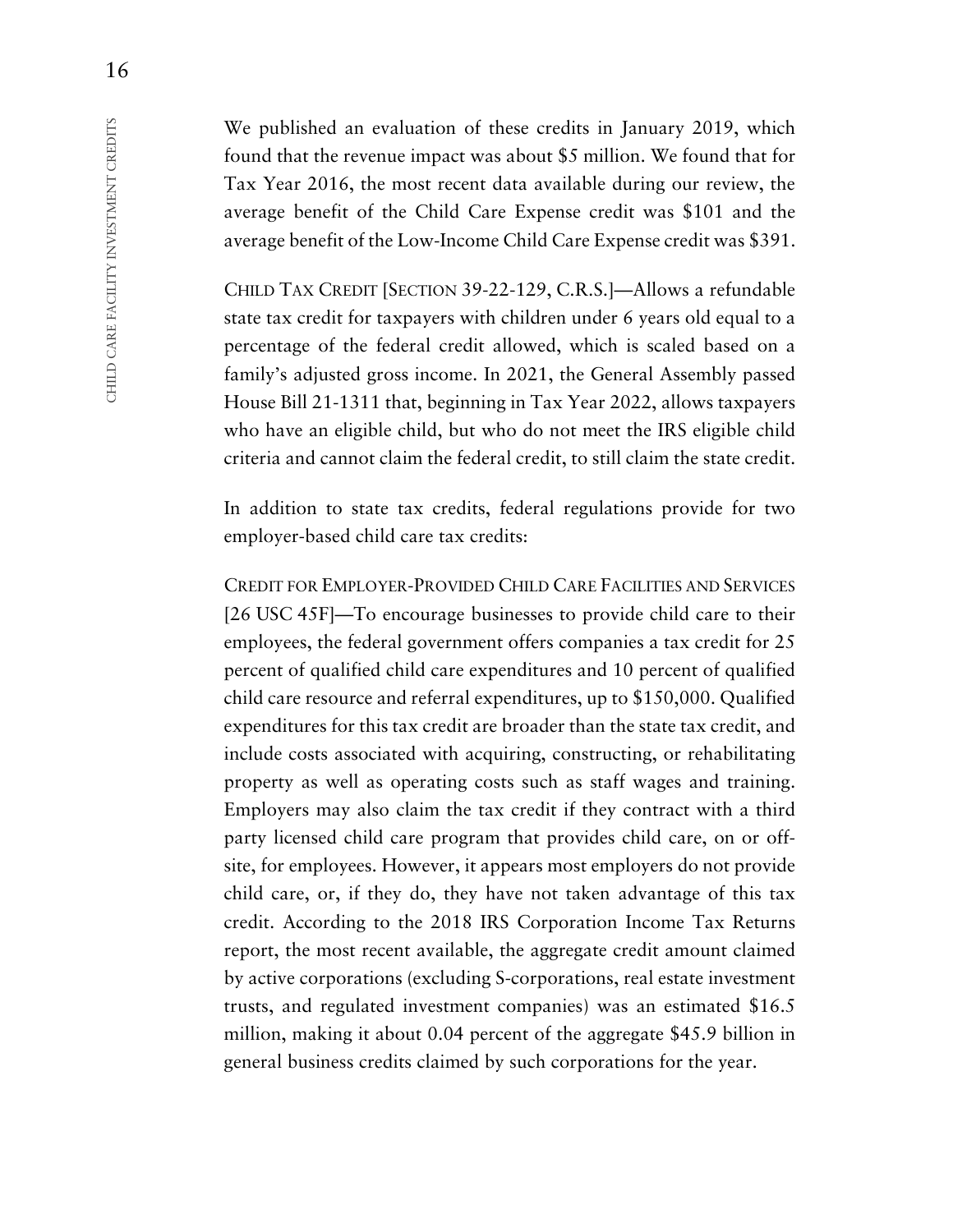DEPENDENT CARE ASSISTANCE PROGRAM [26 USC 129]—Employers can provide direct payments to employees or child care providers to cover the cost of child care, which can include child care that the employer provides. In addition to these payments being a business expense, which reduces the business's taxable income, up to \$5,000 in payments are excluded from the employee's wages, and therefore, are not taxable to the employee. However, these expenses cannot be used to claim child care expenses tax credits (i.e., Child and Dependent Care Credit).

In addition to tax expenditures, the State provides several other financial assistance programs for child care and early childhood education:

GRANTS FOR CHILD CARE SECTOR—During the 2020 Special Session and the 2021 Legislative Session, the General Assembly passed two bills to support the child care sector in recovering from the impacts of the COVID-19 pandemic. Specifically, House Bill 20B-1002, created two emergency relief grant programs to provide financial support to licensed child care providers. As of January 2022, Human Services had awarded \$33.8 million of the \$34.8 million appropriated to 3,919 grantees for sustainability grants for facilities to maintain operations and capacity, and awarded \$7.7 million of the \$8.8 million appropriated to 180 grantees to cover the costs for opening a new facility or expanding existing capacity.

In addition, to increase the capacity of quality early childhood education, Senate Bill 21-236 created four additional grant programs, using state and federal funds, for:

- The construction, renovation, or remodeling of employer-based child care facilities.
- Child care centers to cover tuition, fees, materials, credentialing, licensing, and wage increases for early childhood staff for recruitment and retention.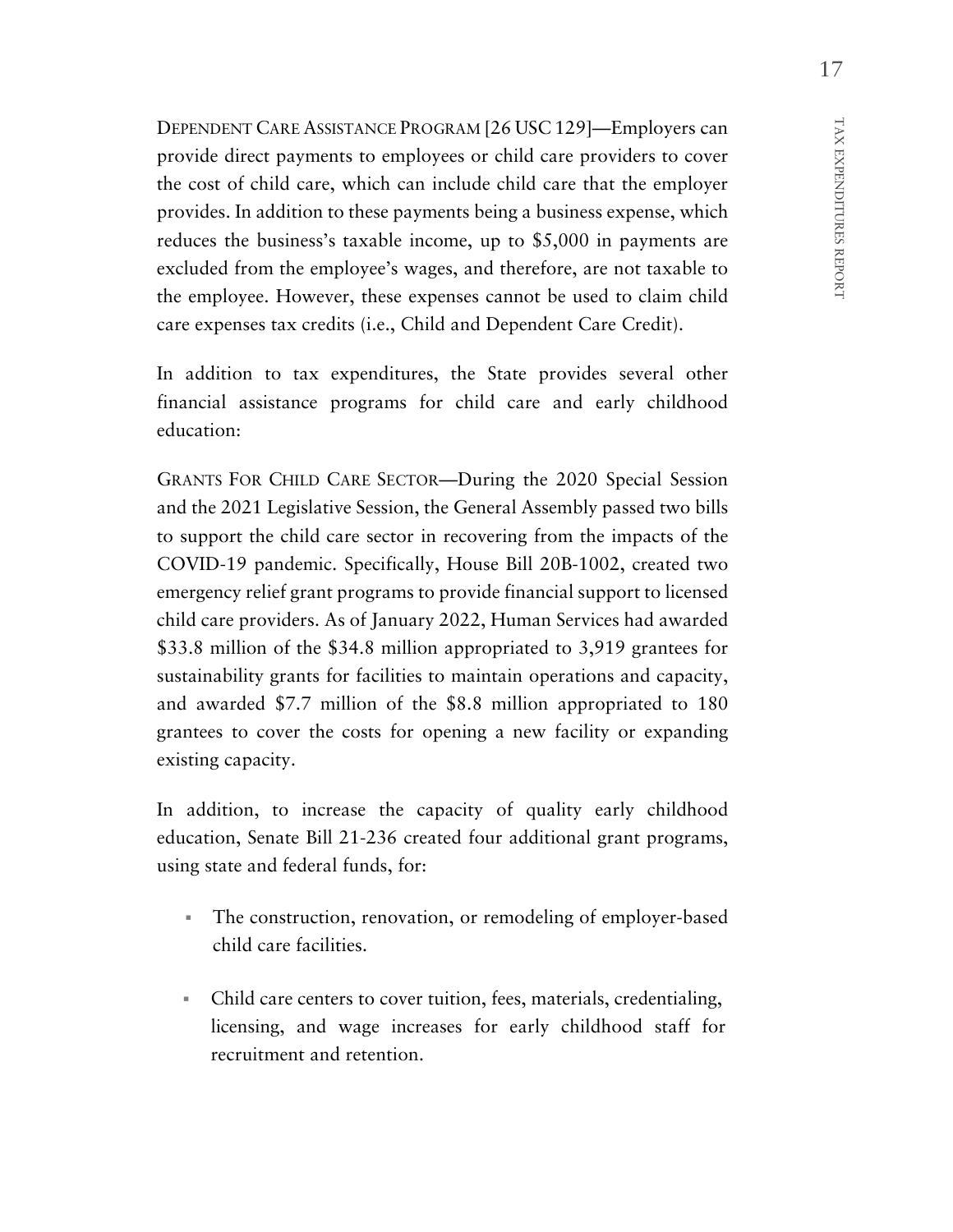- Wage increases for early childhood educators working at centers that serve families that are subsidized through the Colorado Child Care Assistance Program (CCCAP).
- Community-based programs that cover tuition subsidies or scholarships, employer-based cost sharing, ensuring equitable access for all children, and strengthening child care business practices that improve early childhood outcomes.

As of January 2022, Human Services reported that it was in the award process for the employer-based child care facilities grants and had selected four grantees and intends to open a second round of applications. Human Services reported it will be opening the remaining three grant programs for applications in 2022. Appropriations for these grants totaled \$8.7 million for the employer-based child care facilities grants, and \$323 million for the remaining three grants.

COLORADO CHILD CARE ASSISTANCE PROGRAM (CCCAP)—Human Services administers CCCAP, which provides child care assistance to families with incomes at or below 185 percent of the federal poverty level and are employed, looking for work, or enrolled in an education program. CCCAP is funded with state general funds, federal block grant funds, and local county funds, and reduces the cost of child care for families. According to a Colorado Health Institute study, the Colorado Shines Brighter, Birth through Five Needs Assessment, in 2019, about 40 percent of licensed child care providers had a fiscal agreement with Human Services to accept children enrolled in CCCAP. The study also estimates that this program serves about 8 percent of the families that are eligible due to funding limitations, available providers, and family barriers to enrollment and affordability. In Fiscal Year 2020, CCCAP provided about \$116.5 million in financial assistance to families to reduce the cost of child care for about 26,500 children.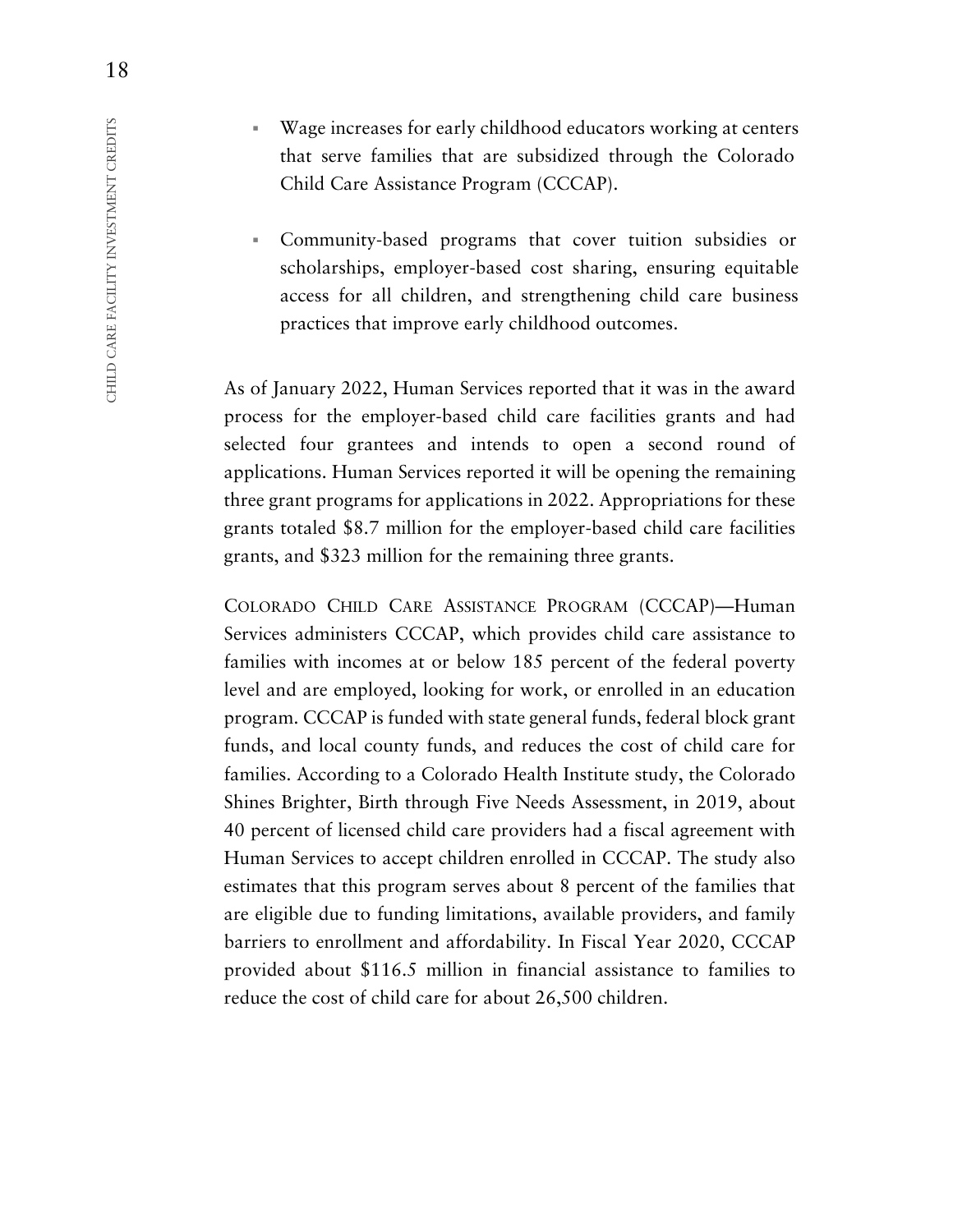COLORADO PRESCHOOL PROGRAM (CPP)—The CPP is administered by the Department of Education and provides funding for eligible children to attend half or full-day preschool located in public schools, child care centers, community preschools, or Head Start programs. According to the Department of Education, in Fiscal Year 2020, the CPP budget was about \$128.1 million, to serve up to 29,360 students statewide. According to a Department of Education analysis, this number represents about 38 percent of the eligible children in 2020.

In 2019, the Committee for Economic Development, a nonprofit and nonpartisan policy research center, released a report on Child Care in State Economies, which showed that in 2016, the most recent year of data available, an estimated 18 percent of child care industry revenue in Colorado came from federal and state child care assistance programs, such as CCCAP and CPP; Colorado ranks  $45<sup>th</sup>$  in terms of the percentage of child care revenue that comes from federal and state assistance programs. In addition, according to Bearing the Cost of Early Care and Education in Colorado, these publicly funded programs do not provide enough assistance such that all businesses could serve the amount of families that need subsidized care, nor do the reimbursement rates incentivize businesses to incur additional costs that increase the quality of a child care center.

# WHAT DATA CONSTRAINTS IMPACTED OUR ABILITY TO EVALUATE THE TAX EXPENDITURES?

When we reviewed taxpayer data for Tax Year 2018, the most recent data available, we found that many taxpayers who had claimed the Child Care Facilities Investment Credits had submitted documentation showing that they intended to claim different tax credits, such as the Child Care Contribution Credit or Enterprise Zone Contribution Credit. These filing errors did not impact state revenue, but did impact the accuracy of the Department's data on credits claimed under the Child Care Facility Investment Credits. Because of this, for the Facility Owner Investment Credit, we could not determine how many of the 538 taxpayer claims were valid and used a sampling approach to provide an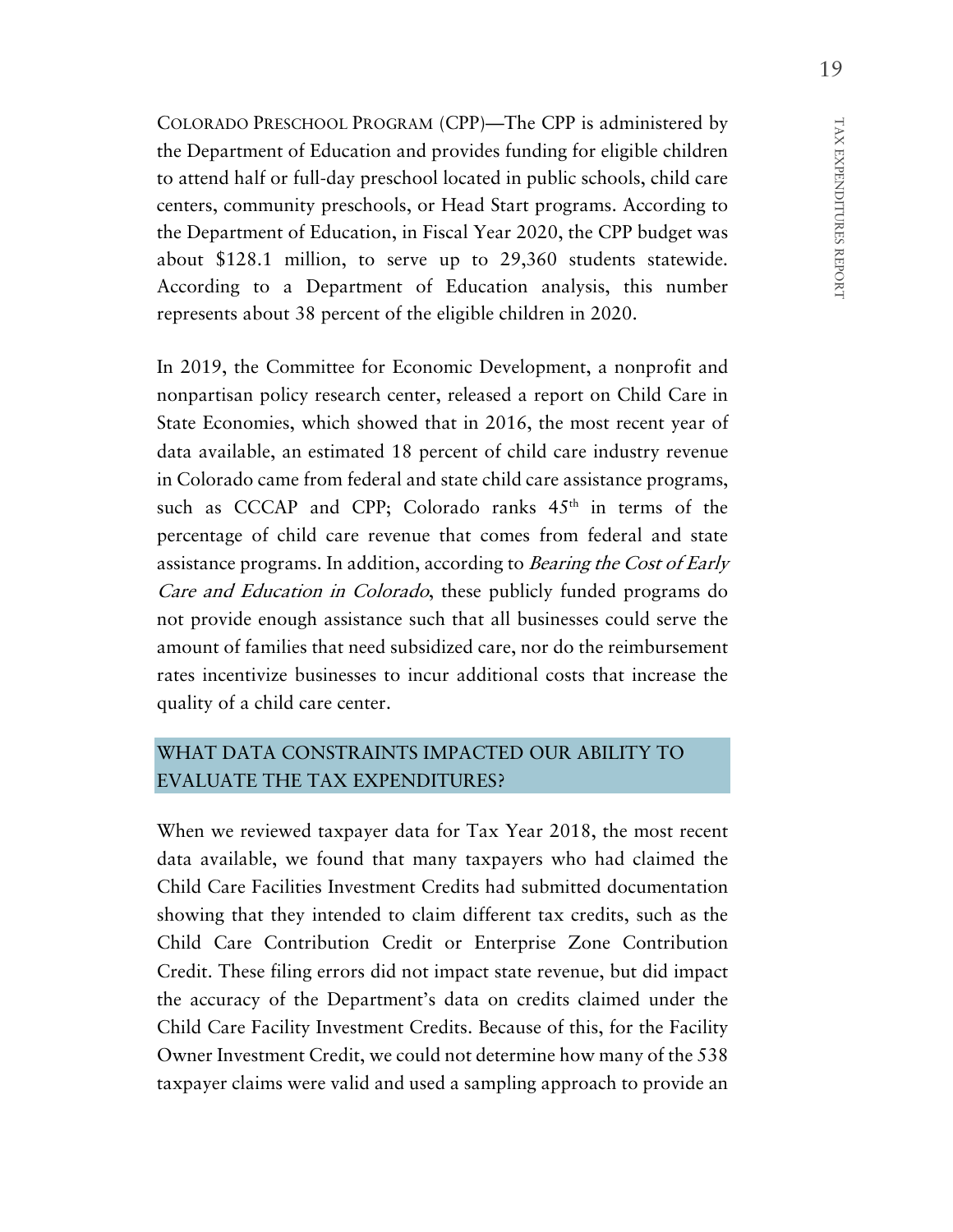estimate of its revenue impact to the State. For the Employer Facility Investment Credit, only 14 taxpayers claimed the credit in Tax Year 2018, so we were able to review all of the claims manually.

When we shared information on the taxpayer reporting errors we found with Department , staff said that in some cases, when a variety of different credits are allowed in relation to a similar activity, taxpayers may accidently claim a credit on the incorrect line of their tax form. While the Department performs reviews on the accuracy of income tax returns, and had identified and corrected some of the misreporting errors for the Child Care Facility Investment Credits, those corrections do not fix the reported totals for prior tax years. In order to collect data that are more accurate for future tax years, the Department said staff will reach out to tax practitioners and the developers of tax preparation software to advise them on the differences between the credits and the errors that have occurred.

# WHAT POLICY CONSIDERATIONS DID THE EVALUATION IDENTIFY?

THE GENERAL ASSEMBLY MAY WANT TO CONSIDER AMENDING STATUTE TO ESTABLISH A STATUTORY PURPOSE AND PERFORMANCE MEASURES FOR THE CHILD CARE FACILITY INVESTMENT CREDITS. As discussed, statute and the enacting legislation for the credits do not state the purposes of the credits or provide performance measures for evaluating their effectiveness. Therefore, for the purposes of our evaluation, we considered a potential purpose for each credit.

FACILITY OWNER INVESTMENT CREDIT—To provide financial assistance to child care facilities by making property and equipment more affordable in order to help facilities stay open.

EMPLOYER FACILITY INVESTMENT CREDIT—To incentivize employers to provide child care facilities for their employees by making property and equipment for the facility operations more affordable.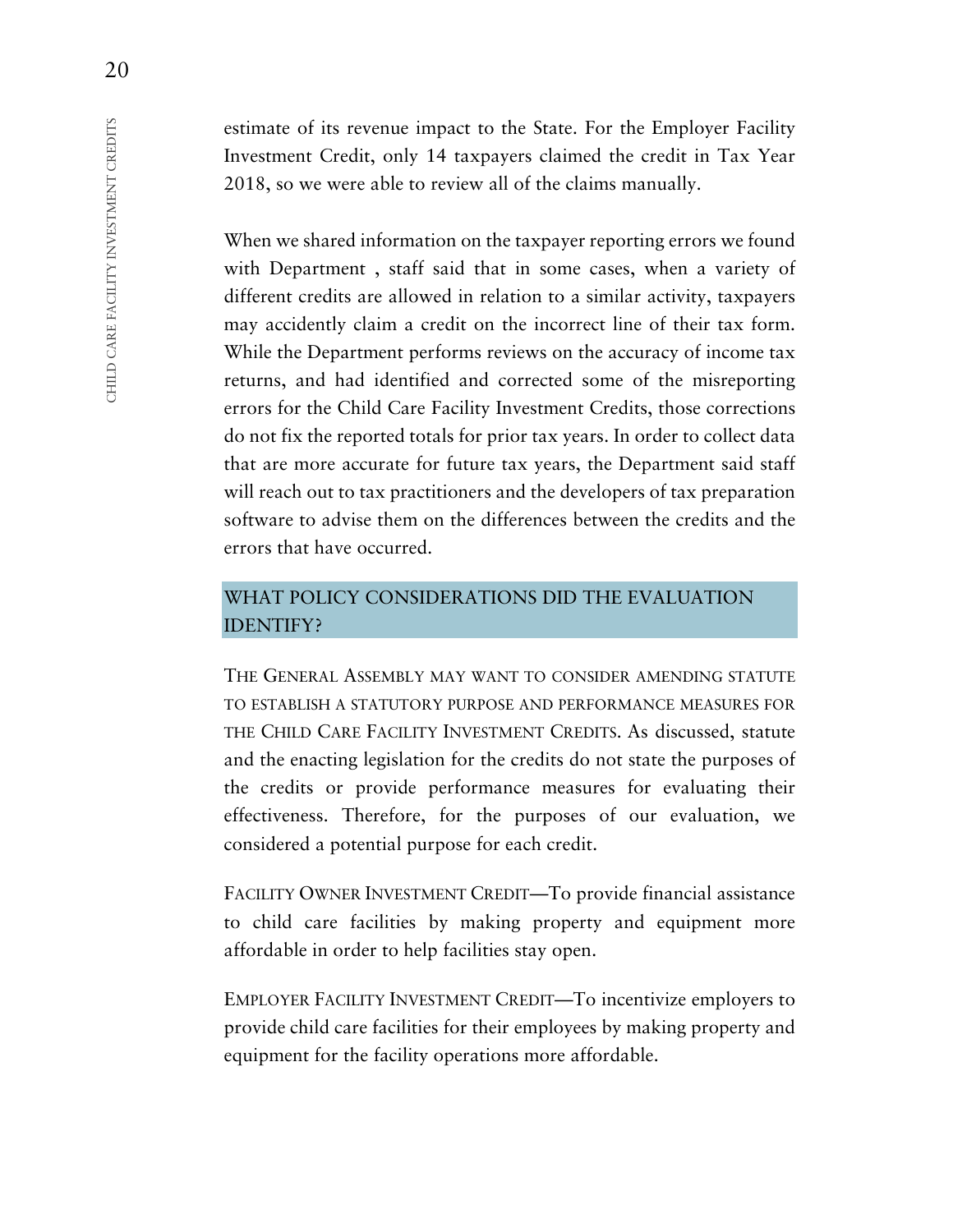We identified these purposes based on the statutory language about the credits and their operation, as well as from review of legislative testimony recordings and feedback from stakeholders. We also developed performance measures to assess the extent to which the credits are meeting these potential purposes. However, the General Assembly may want to clarify its intent for the expenditures by providing a purpose statement and corresponding performance measure(s) in statute. This would eliminate potential uncertainty regarding the purpose of the credits and allow our office to more definitively assess the extent to which the credits are accomplishing their intended goal(s).

THE GENERAL ASSEMBLY MAY WANT TO REVIEW THE EFFECTIVENESS OF THE CHILD CARE FACILITY INVESTMENT CREDITS AND COULD CONSIDER EITHER REPEALING THEM OR MAKING CHANGES TO INCREASE THEIR IMPACT. As discussed, we found that the Facility Owner Investment Credit, which is limited to for-profit child care facilities, is not used by most of these facilities and typically provides a relatively small amount of financial support for those that do use it. Additionally, we found that there are few employers providing childcare facilities for employees and that no eligible employers used the Employer Facility Investment Credit in Tax Year 2018. Therefore, the General Assembly could consider repealing the credits.

However, stakeholders indicated that the Facility Owner Investment Credit, which we estimate provided about \$190,811 in credits statewide in Tax Year 2018, ranging from \$256 to \$12,200 per taxpayer, could be an important support for child care facilities in the state. Additionally, we found research indicating that many child care providers in the state are operating on small profit margins, which likely impacts the availability of child care in Colorado. Therefore, if the General Assembly wants to continue to provide these tax credits to offer financial assistance to the child care sector to support the availability of child care, it could consider the following changes to allow greater access to the credits as well as to complement current statute and child care funding programs: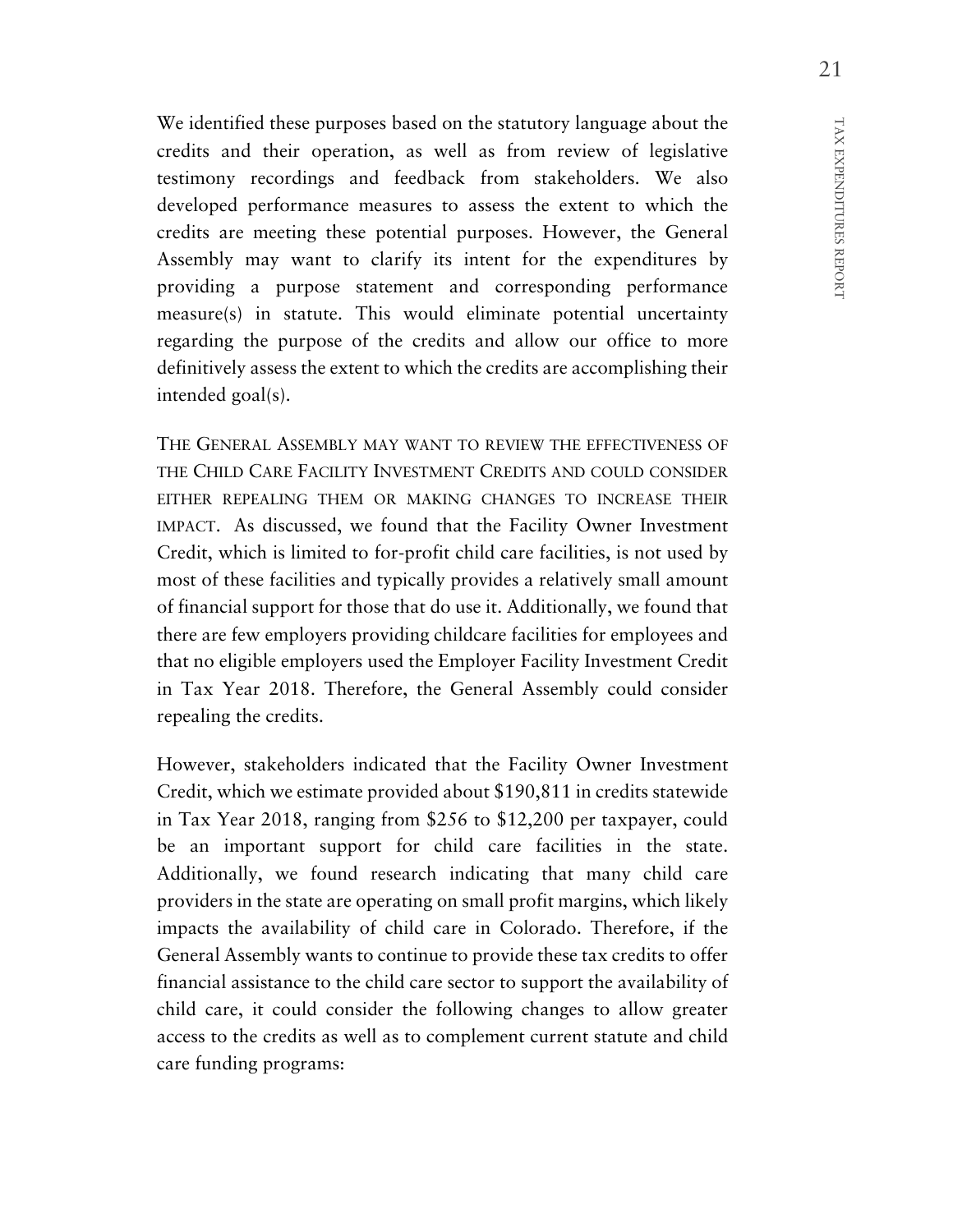- ALLOWING ADDITIONAL EXPENSES TO BE ELIGIBLE. Operating costs, such as staff salaries and wages are the largest driver of child care facility costs, but are currently not eligible for the credits. Additionally, startup costs, like the costs of purchasing property or facility construction are not included. We found 13 states allow credits for employer-provided child care facilities based on facility start-up costs and/or for operating costs such as materials, supplies, rent expenses, and staff wages; nine states allow both startup and operating expenses; and four states allow either start-up costs or operating expenses
- **EXECUTED CREDIT LEVELS FOR TYPE OF CARE.** According to the 2019 Colorado Shines Brighter, Birth through Five Needs Assessment, the largest area of need for parents in Colorado is for infant care; however, infant care requires additional staffing, equipment, and safety measures, which drive up operating costs. Data from Child Care Aware of America, as of 2017, shows that the cost for infant care ranged from about \$10,500 up to \$15,000, which is not affordable for many families. However, current subsidies, such as CCCAP, may only cover part of the cost of care leading to a shortage of quality infant care. Therefore, the General Assembly could consider modifying the current credit to offer more assistance for the most costly types of care that are the most in demand.
- MAKING THE CREDITS REFUNDABLE. Because the credit is not refundable, only child care facilities that generate a profit would receive financial assistance when they invest in qualified property and equipment. However, many child care facilities operate on very small profit margins, or sometimes at a loss, and cannot use the credit, or claim the full value of the credit, even though these are facilities that likely need the most financial assistance. According to a 2017 economic study conducted jointly by the University of Denver Butler Institute for Families and Brodsky Research and Consulting (a consulting organization that focuses on improving child care systems), Bearing the Cost of Early Care and Education, in Colorado, "Across all regions, providers struggle to make ends meet, especially